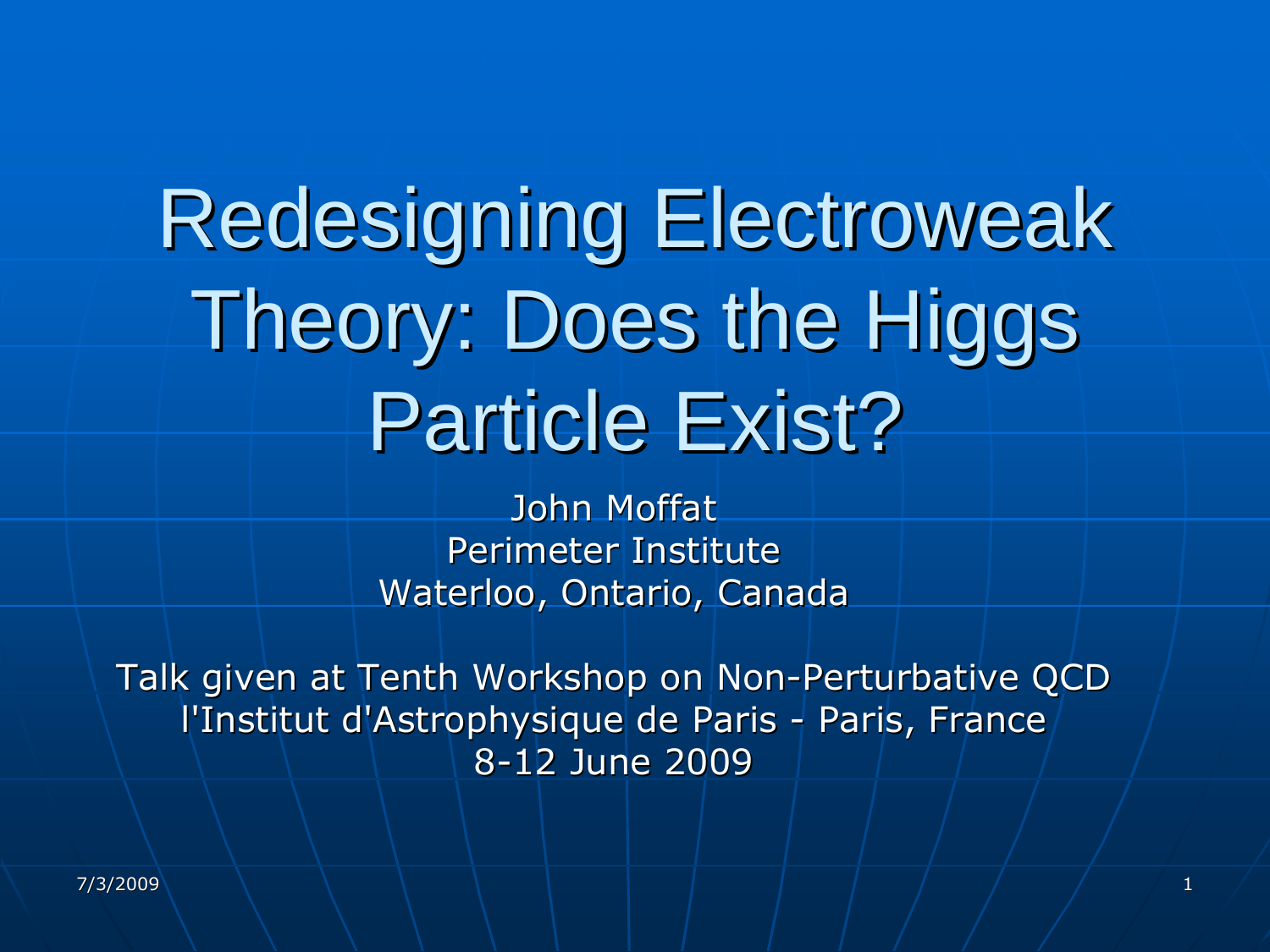# 1. The Standard Electroweak Model with a Higgs Particle

• The standard electroweak (EW) model gains mass for the W and Z bosons, while keeping the photon massless by introducing a classical scalar field into the action. This scalar degree of freedom is assumed to transform as an isospin doublet, spontaneously breaking the SU<sub>L</sub>(2)  $\times$  U<sub>Y</sub> (1) by a Higgs mechanism at the purely classical tree graph level.

• The origin of the symmetry breaking mechanism remains elusive after almost 50 years. The standard and commonly accepted explanation is a spontaneous symmetry breaking framework in which the symmetry  $SU_1(2)$  X  $U_1(1)$  is not broken by the interactions but is "softly" broken by the asymmetry of the ground state (vacuum state).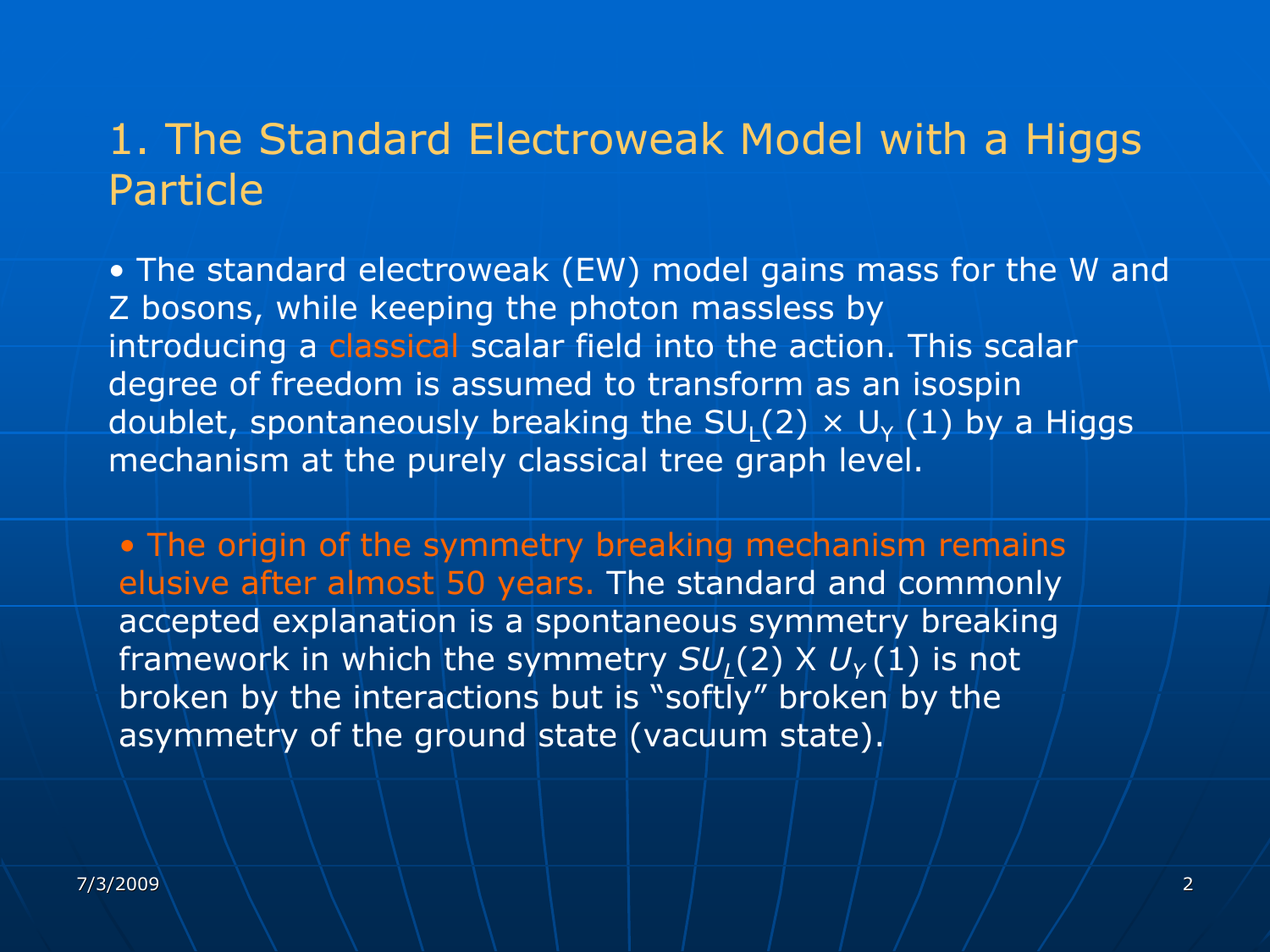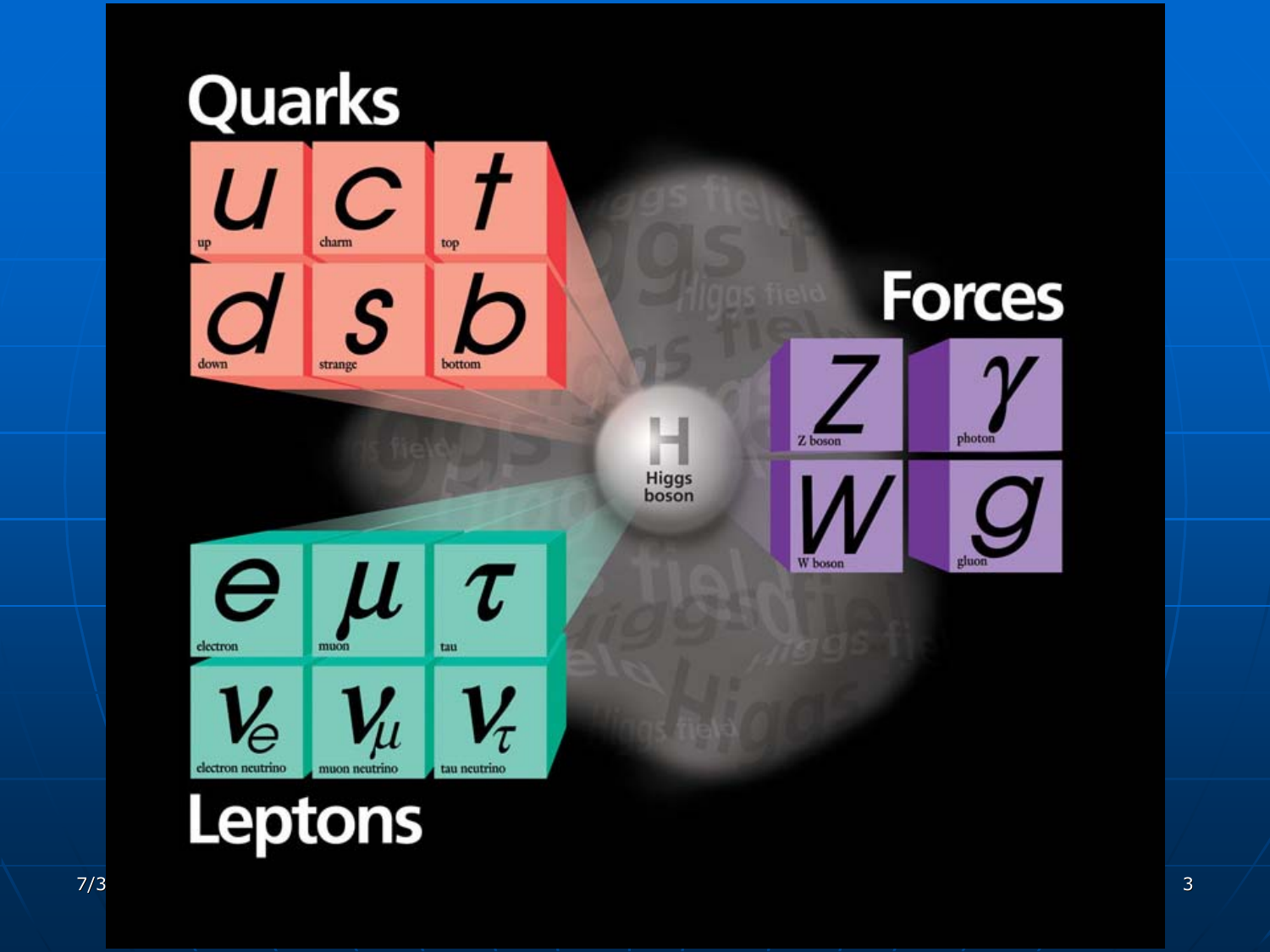• Despite its phenomenological success, theoretical problems prompt searching for an alternative to the standard EW theory. There is the serious Higgs hierarchy problem (unstable Higgs mass) and the cosmological constant problem. The spontaneous breaking of SU(2) X U(1) generates a value  $\langle 0|V(v)|0\rangle = -\mu^4/4\lambda$  for the vacuum density, which is some 10<sup>56</sup> times larger in magnitude than the observed value  $\rho^\text{vac}{}_{\text{obs}} \sim (0.0024 \text{ eV})^4$  and has the wrong sign.

• The tree-level (bare) Higgs mass receives quadratically-divergent corrections from the Higgs loop diagrams.

• Discovering a satisfactory alternative has proved to be highly nontrivial. Proposed alternatives face severe problems. New particle contributions at less than 1 or 2 TeV level can affect precision EW data that can generate unacceptably large effects; significant finetuning may be required at least at the 1-percent level. These models include MSSM, Little Higgs, pseudo-Goldstone bosons. Extensions of the standard EW model such as technicolor, and other composite models can face unacceptably large flavor changing contributions and CP violation.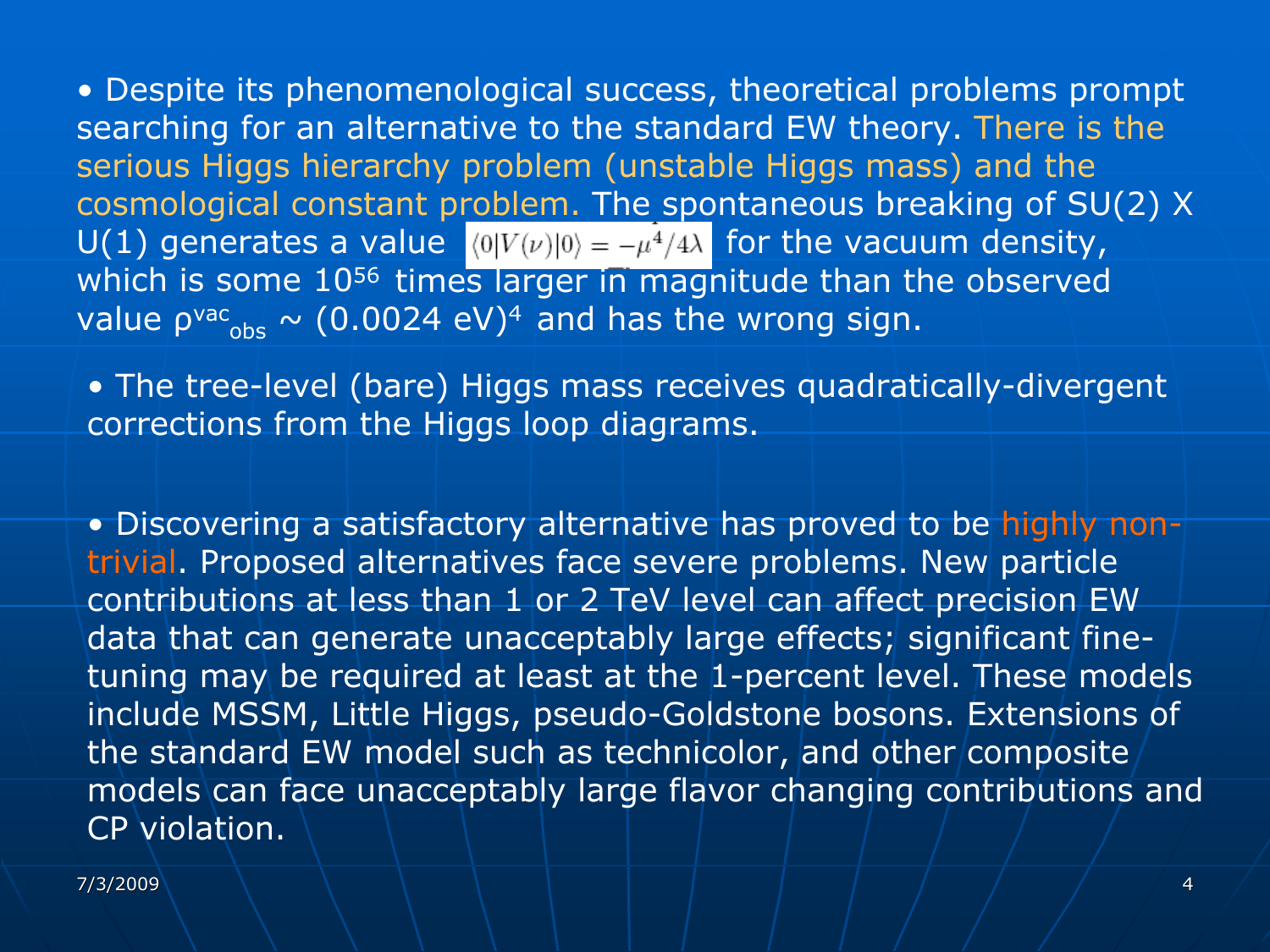• For a classical potential for a scalar field φ we can identify:  $\sqrt{2T_{uv}v_0} = V(\phi) = \rho_{vac}$ . The Higgs field vacuum energy is calculated from the classical Higgs potential:

$$
V(\phi) = V_0 - \mu^2 \phi^2 + \lambda \phi^4 \qquad \langle 0 | \phi | 0 \rangle = v
$$

where v  $\sim$  250 GeV is the EW energy scale. We have  $\mu^4 = \lambda^2$  v<sup>4</sup> From the minimization of the Higgs potential we obtain φ<sub>min</sub> =μ<sup>2</sup>/2λ, and  $V_{\rm min}$  =  $V_0$  - $\mu^4/4\lambda$  =  $\rho_{\rm vac}$  <sup>ssb</sup>. Choosing V (0) = 0 we obtain

$$
\rho_{\rm vac}^{\rm SSB}=-\frac{\mu^4}{4\lambda}\sim -\lambda v^4\sim -10^5\,{\rm GeV^4.}\,\left|\frac{\rho_{\rm vac}^{\rm OBS}}{\rho_{\rm vac}^{\rm OBS}}\sim 10^{-47}\,GeV^4\,\left|\frac{\rho_{\rm vac}^{\rm SSB}}{\rho_{\rm vac}^{\rm SSB}}\right|\sim 10^{56}\rho_{\rm vac}^{\rm OBS.}\right|
$$

(Vacuum energy) = (Vacuum zero-point energy) + (The Higgs potential) +(QCD gluon and quark condensates)

7/3/2009 \ \ \ \ \ \ | | | | | | | | | | | | |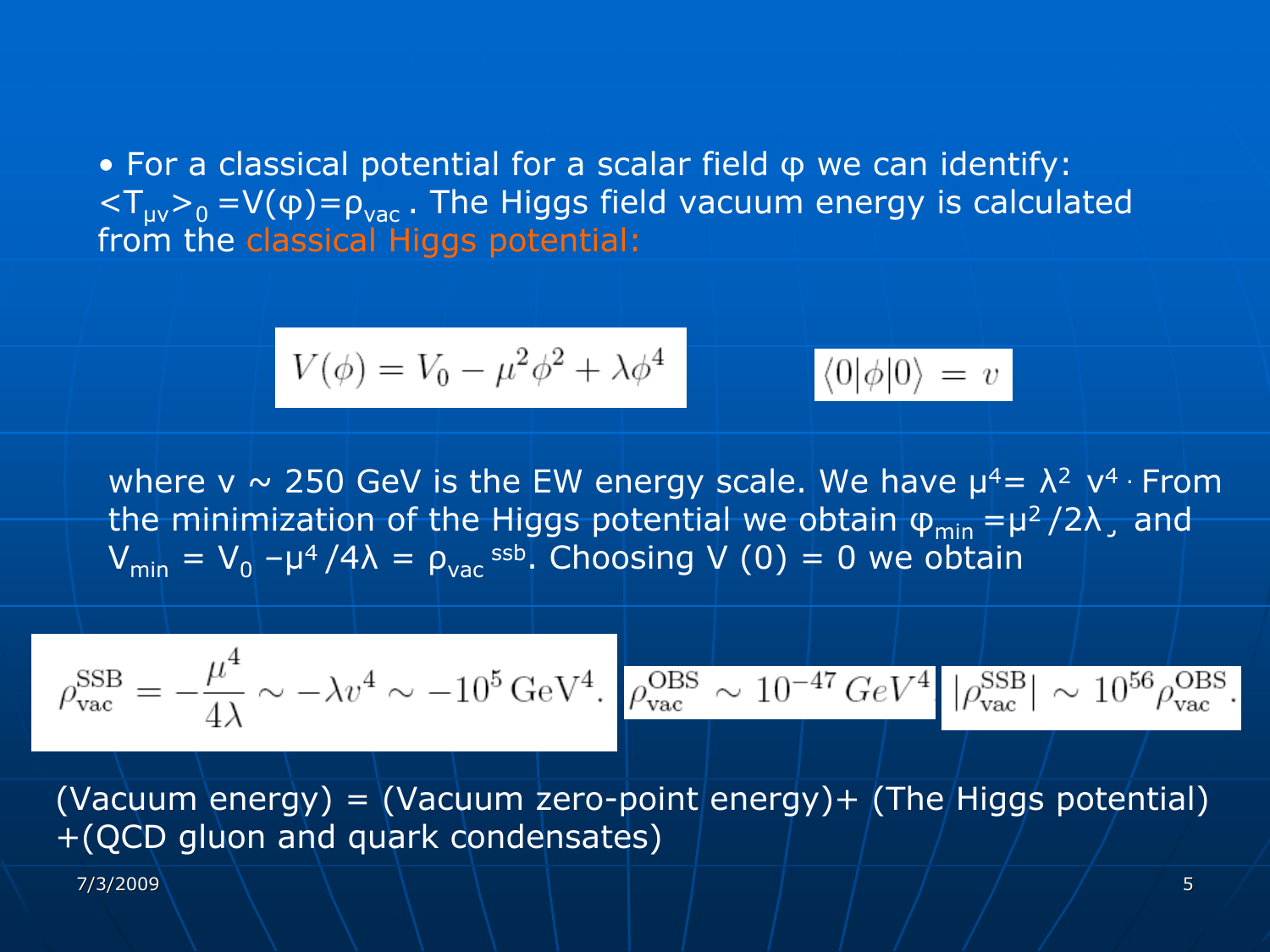• The minimal EW model with a Higgs doublet is consistent with the experimental bounds on flavor changing neutral currents and CP violation.

• The primary target of an EW global fit is the prediction of the Higgs mass. The *complete fit* represents the most accurate estimation of M<sub>H</sub> considering all available data (arXiv:0811.0009[CERN]). The result is  $M_H = 116.4 + 18.3 - 1.3$  GeV where the error accounts for both experimental and theoretical uncertainties . The result for the *standard fit* without the direct Higgs searches is M<sub>H</sub> =  $80+30-23$  GeV and the 2 $\sigma$  and 3 $\sigma$  intervals are, respectively, [39, 155] GeV and [26, 209] GeV.

• We conclude from this that the minimal EW model requires a light Higgs.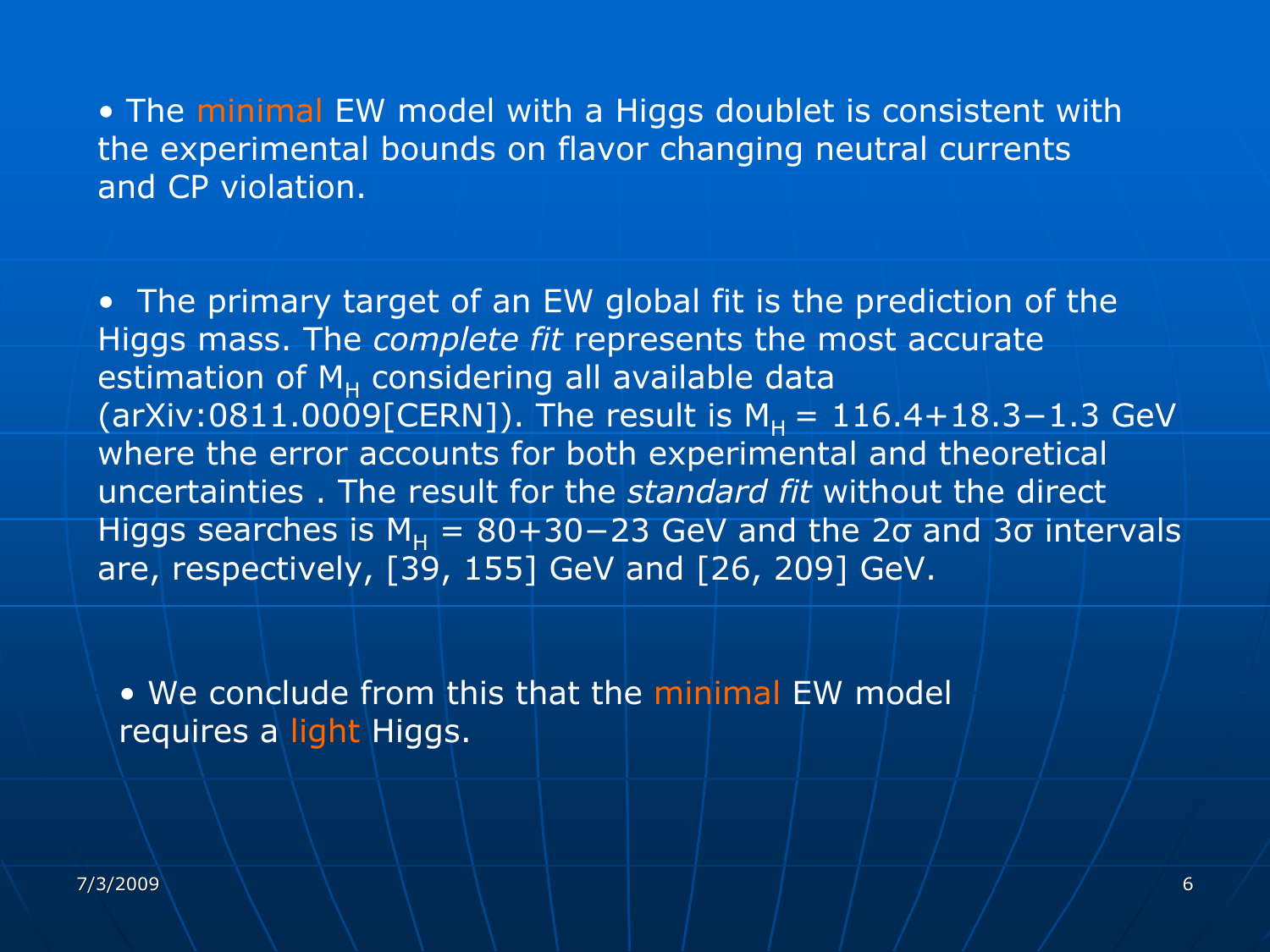

## CDF Tevatron detector at Fermi Laboratory

7/3/2009 7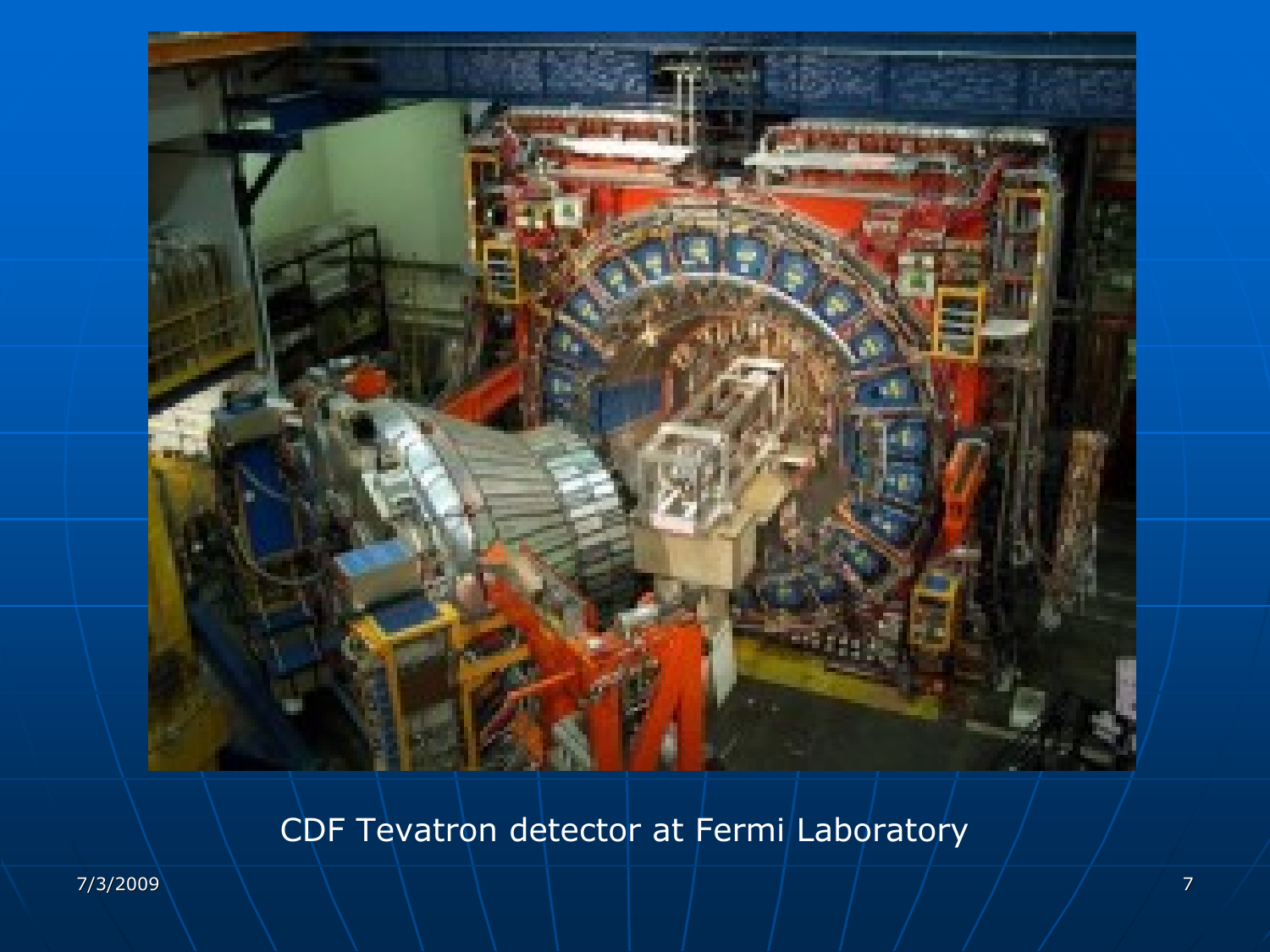### **Search for the Higgs Particle**

#### Status as of March 2009

#### 90% confidence level 95% confidence level



Higgs mass values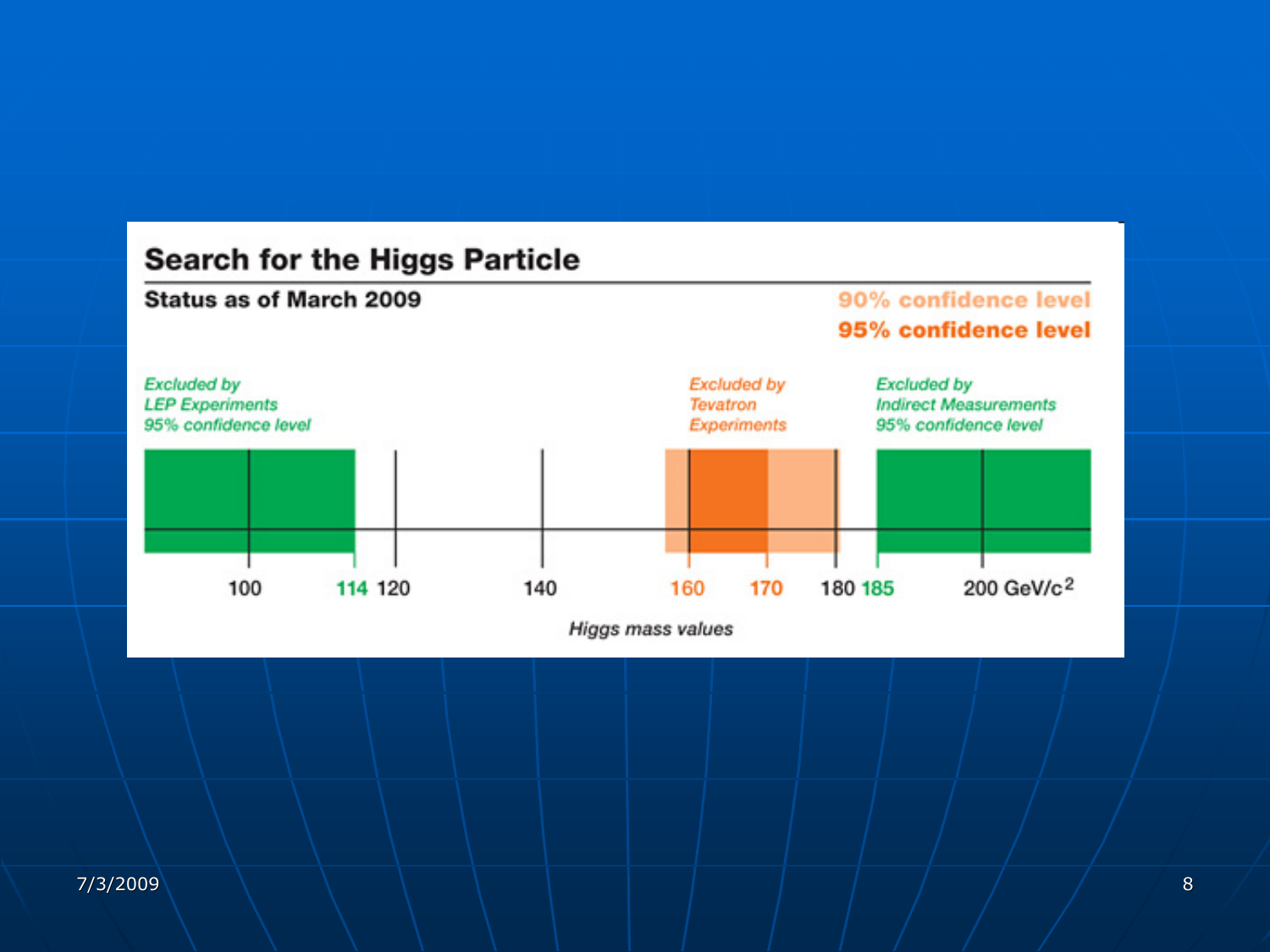## The ATLAS experiment at CERN. (Courtesy CERN)



Copyright © 2006 Interactions.org

7/3/2009 \ \ \ \ \ \ | | | | | | | | | | | | |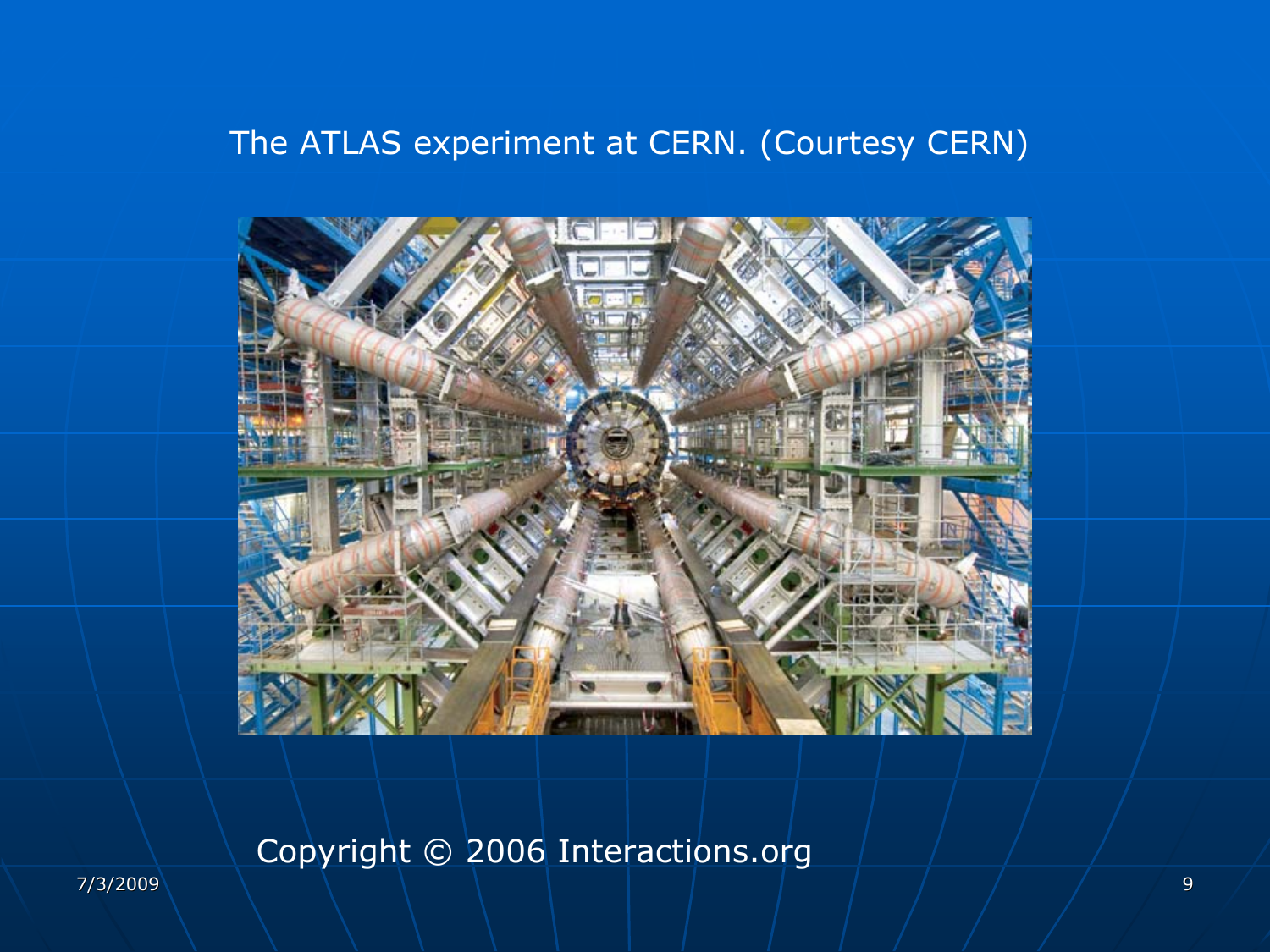## 2. The Gauge Invariant Local EW Theory

• We shall use the metric convention, *ηµ<sup>ν</sup>*= diag(+1*,-*1*,-*1*,-*1), and set ħ= *c* = 1. The theory is based on the local  $SU_L(2)$  X  $U_{\gamma}$  (1) invariant Lagrangian that includes leptons and quarks (with the color degree of freedom of the strong interaction group  $SU_c(3)$ ) and the boson vector fields that arise from gauging the global  $SU<sub>1</sub>(2)$  X  $U_{\rm v}(1)$  symmetries:

$$
L_{\text{local}} = L_F + L_W + L_B + L_I
$$

•  $L_F$  is the free fermion Lagrangian consisting of massless kinetic terms for each fermion:

$$
L_F = \sum_{\psi} \bar{\psi} i \partial \!\!\! / \psi = \sum_{q^L} \bar{q}^L i \partial \!\!\! / q^L + \sum_{f} \bar{\psi}^R i \partial \!\!\! / \psi^R
$$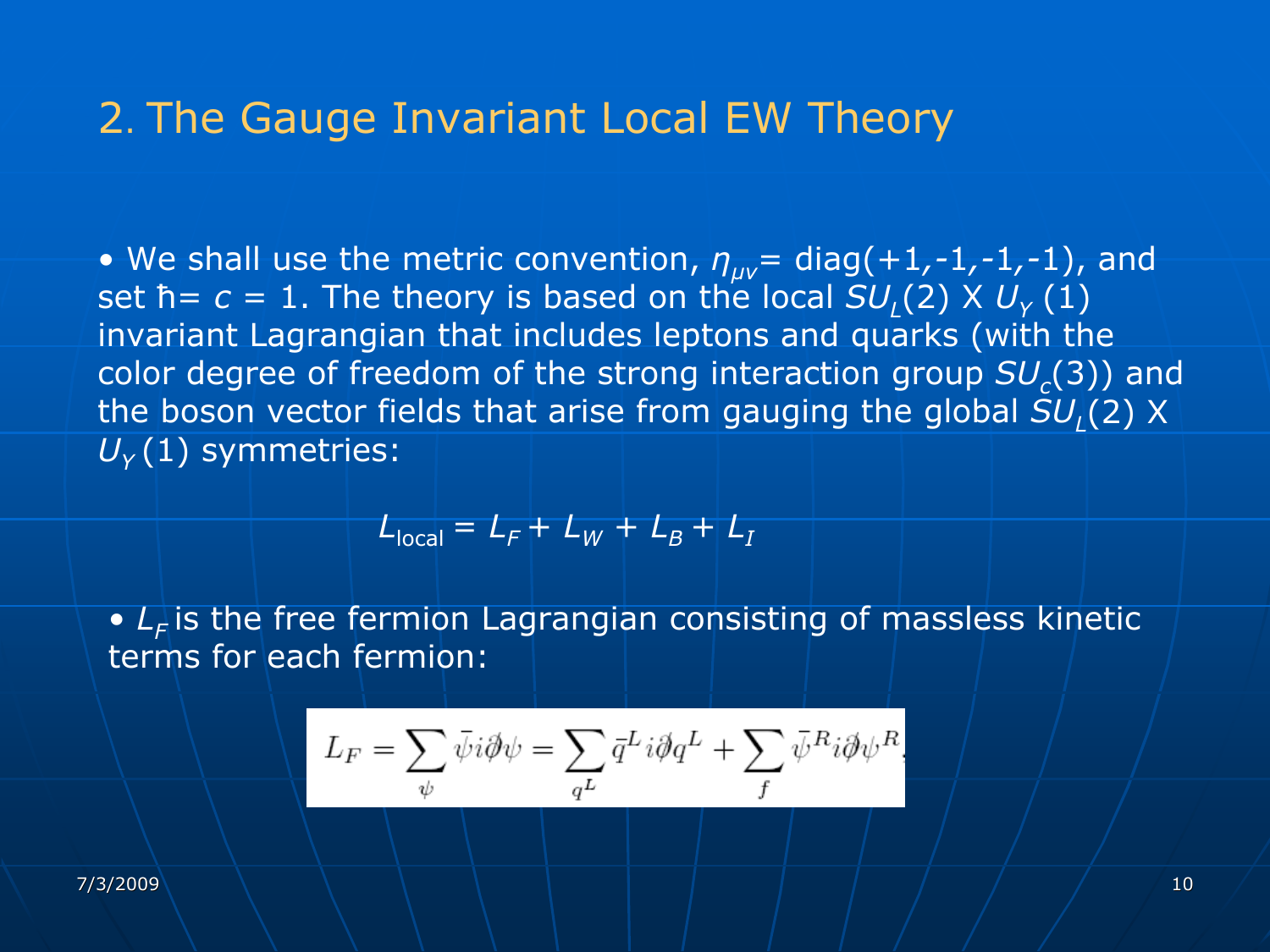$$
q^L \in \left[\begin{pmatrix} \nu^L \\ e^L \end{pmatrix},\begin{pmatrix} u^L \\ d^L \end{pmatrix}_{r,g,b}\right]
$$

$$
L_B=-\frac{1}{4}B^{\mu\nu}B_{\mu\nu}
$$

$$
B_{\mu\nu}=\partial_\mu B_\nu-\partial_\nu B_\mu
$$

$$
L_W = -\frac{1}{4} W^a_{\mu\nu} W^{a\mu\nu}, \qquad W^a_{\mu\nu} = \partial_\mu W^a_\nu - \partial_\nu W^a_\mu - g f^{abc} W^b_\mu W^c_\nu
$$

- Note that there is no classical scalar field contribution in the Lagrangian.
- The SU(2) generators satisfy

$$
[T^a, T^b] = i f^{abc} T^c
$$
, with  $T^a = \frac{1}{2} \sigma^a$ .

• The fermion gauge-boson interaction terms are

٠

$$
L_I = -gJ^{a\mu}W^a_\mu - g'J^\mu_Y B_\mu
$$

$$
J^{a\mu} = \sum_{q^L} \bar{q}^L \gamma^{\mu} T^a q^L, \quad \text{and} \quad
$$

$$
J^{\mu}_Y=\sum_\psi\frac{1}{2}Y_\psi\bar\psi\gamma^\mu\psi
$$

7/3/2009 \ \ \ \ \ \ | | | | | | | | | | | | |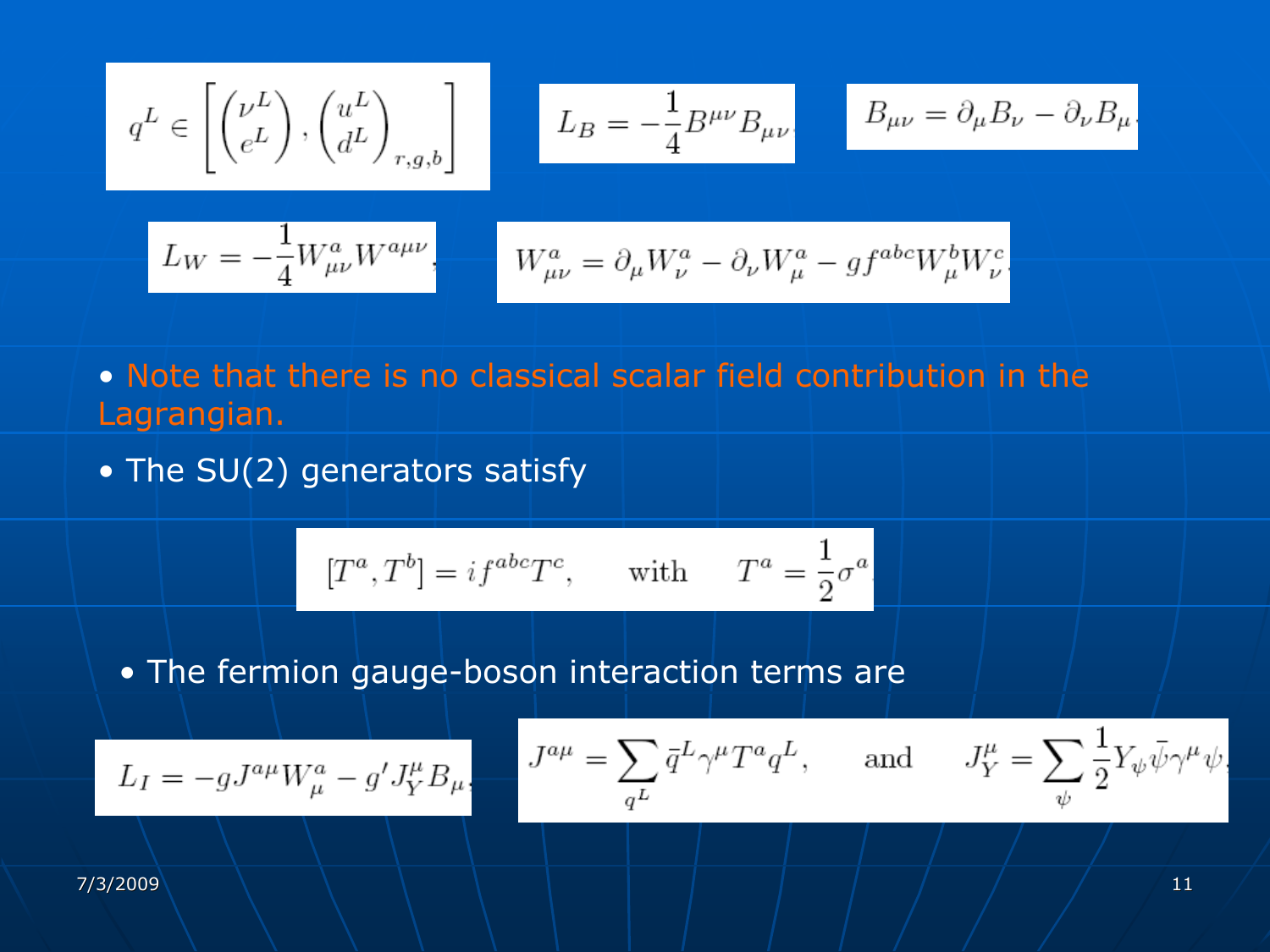$$
Y(q_{\rm lepton}^L)=-1, \quad Y(q_{\rm quark}^L)=\frac{1}{3}, \quad Y(e^R)=-2, \quad Y(\nu^R)=0, \quad Y(u^R)=\frac{4}{3}, \quad Y(d^R)=\frac{2}{3}.
$$

• L is invariant under the local gauge transformations (order g,g'):

$$
\delta \psi^L = -\left( igT^a \theta^a + ig'\frac{Y_\psi}{2} \beta \right) \psi^L, \qquad \delta \psi^R = -ig'\frac{Y_\psi}{2} \beta \psi^R
$$

$$
\delta W_\mu^a = \partial_\mu \theta^a + g f^{abc} \theta^b W_\mu^c, \qquad \delta B_\mu = \partial_\mu \beta
$$

 $\bullet$  L is an SU(2) $_{\mathsf{L}}$ X U(1) $_{\mathsf{Y}}$  invariant Lagrangian.

•Quantization is accomplished via the path integral formalism:

$$
\langle T(\mathcal{O}[\phi])\rangle \propto \int [D\bar{\psi}][D\psi][DW][DB]\mu_{\text{inv}}[\bar{\psi},\psi,B,W]\mathcal{O}[\phi] \exp\left(i\int d^4x L_{\text{local}}\right)
$$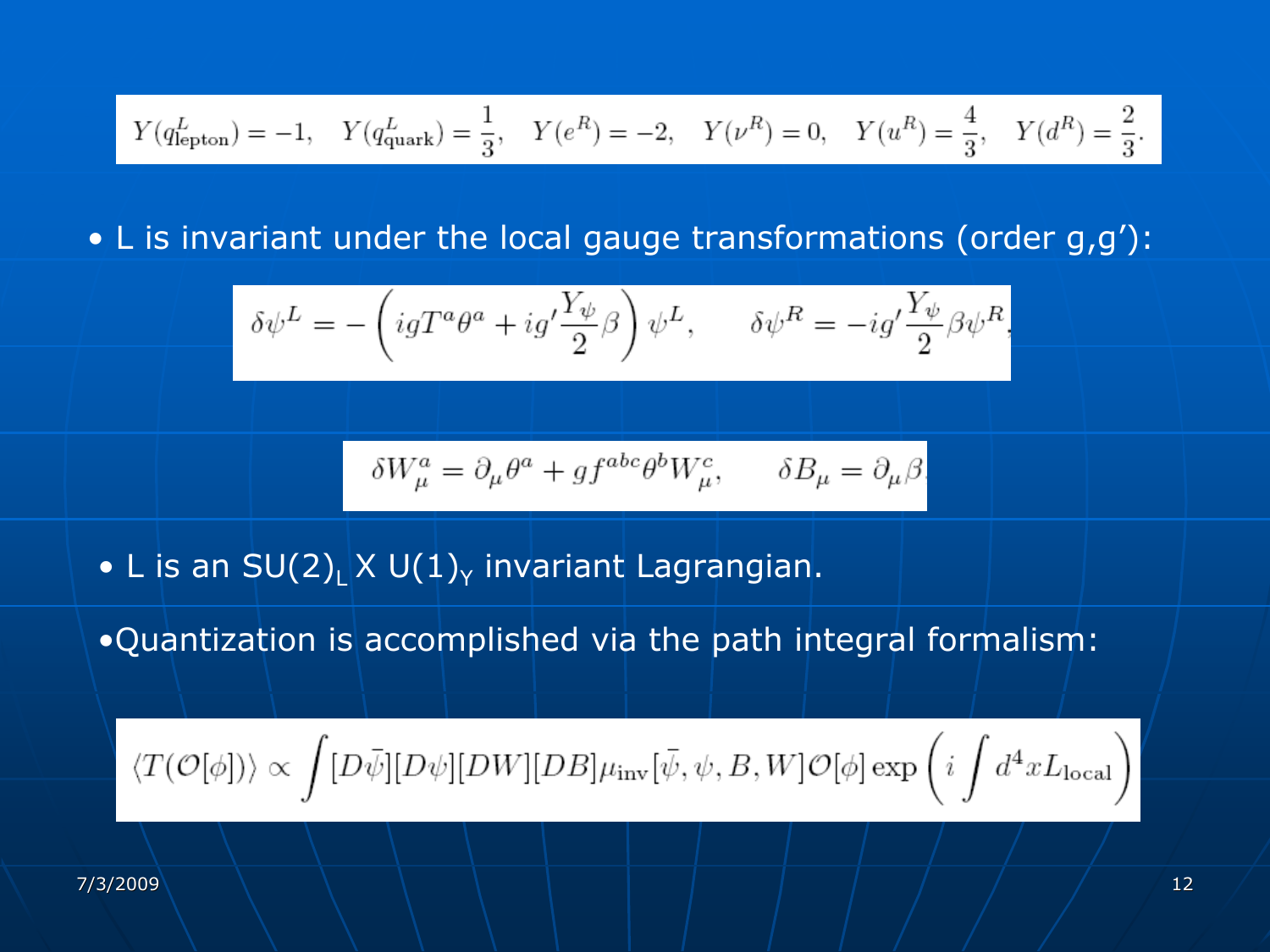• In the local case the invariant measure  $\mu_{\text{inv}}$  is the trivial one.

• We have to gauge fix the Lagrangian:

$$
L_{\rm GF}=-\frac{1}{2\xi}(\partial_\mu B^\mu)^2-\frac{1}{2\xi}(\partial_\mu W^{a\mu})^2.
$$

• We look at diagonalizing the charged sector and mixing in the neutral boson sector. If we write

$$
W^{\pm} = \frac{1}{\sqrt{2}}(W^1 \mp iW^2)
$$

then we get the fermion interaction terms:

$$
-\frac{g}{\sqrt{2}}(J^+_\mu W^{+\mu} + J^-_\mu W^{-\mu}),
$$

$$
J^\pm_\mu=J^\pm_{1\mu}\pm iJ^\pm_{2\mu}=\sum_{q_L}\bar{q}^L\gamma_\mu T^\pm q^L
$$

$$
J^+_\mu = \sum_{q_L} (\bar{\nu}^L \gamma_\mu e^L + \bar{u}^L \gamma_\mu d^L).
$$

7/3/2009 \ \ \ \ \ \ | | | | | | | | | | | | |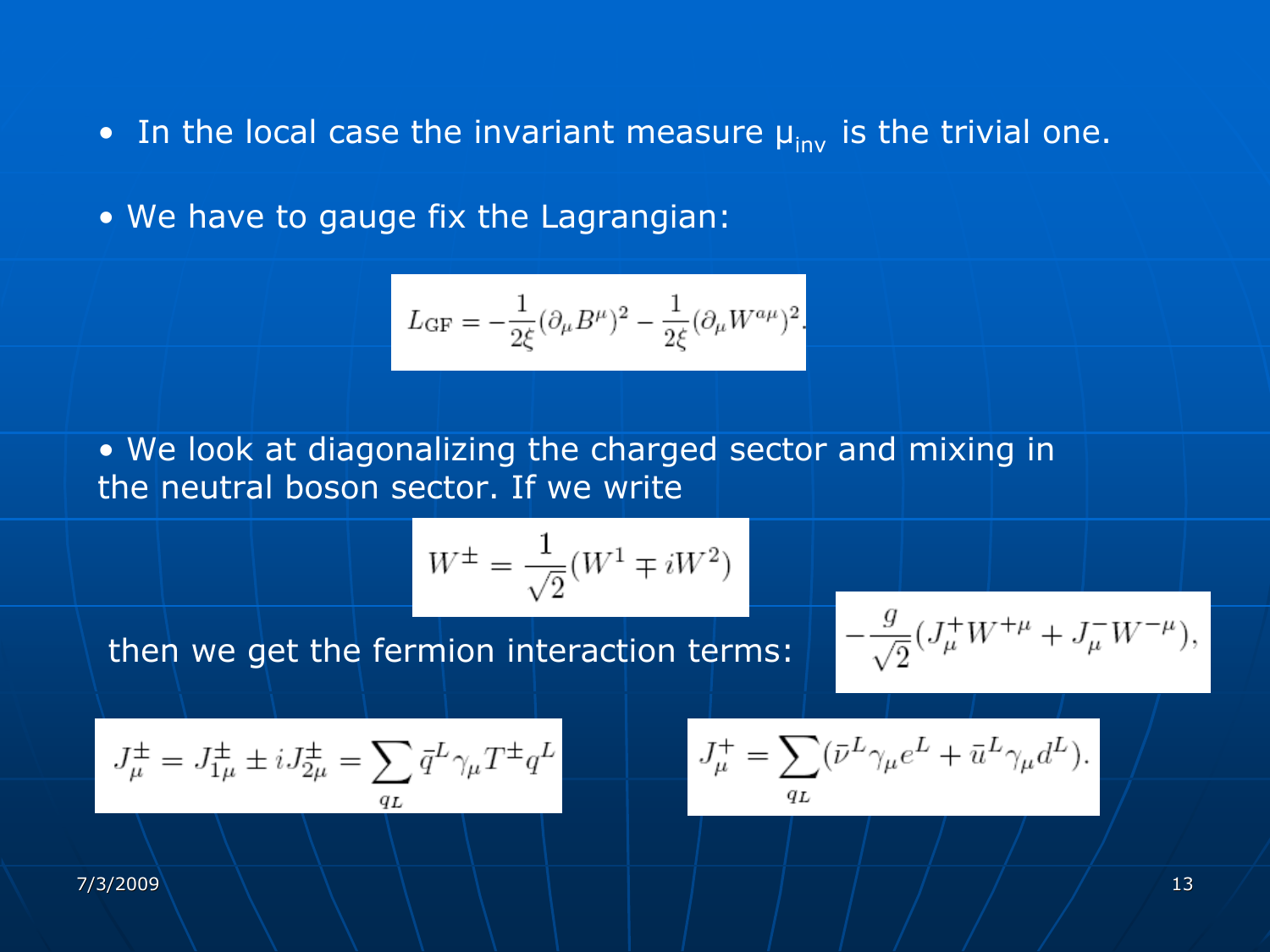#### • In the neutral sector, we can mix the fields in the usual way:

$$
Z_{\mu} = c_w W_{\mu}^3 - s_w B_{\mu} \quad \text{and} \quad A_{\mu} = c_w B_{\mu} + s_w W_{\mu}^3, \quad s_w = \sin \theta_w \quad c_w = \cos \theta_w
$$

$$
s_w^2 = \frac{g'^2}{g^2 + g'^2} \quad \text{and} \quad c_w^2 = \frac{g^2}{g^2 + g'^2}.
$$

#### • The neutral current fermion interaction terms now look like:

$$
-gJ^{3\mu}W_{\mu}^3-g'J_Y^{\mu}B_{\mu}=-(g s_w J^{3\mu}+g'c_w J_Y^{\mu})A_{\mu}-(g c_w J^{3\mu}-g' s_w J_Y^{\mu})Z_{\mu}.
$$

• We have the unification condition:

$$
J^{\mu}_{\text{em}} = J^{3\mu} + J^{\mu}_{Y}, \qquad J^{\mu}_{\text{NC}} = J^{3\mu} - s_{w} J^{\mu}_{\text{em}},
$$

$$
L_I = -\frac{g}{\sqrt{2}} (J^+_\mu W^{+\mu} + J^-_\mu W^{-\mu}) - g s_w J^{\mu}_{em} A_\mu - \frac{g}{c_w} J^{\mu}_{NC} Z_\mu
$$

 $e = gs_w = g'c_w$ 

7/3/2009 14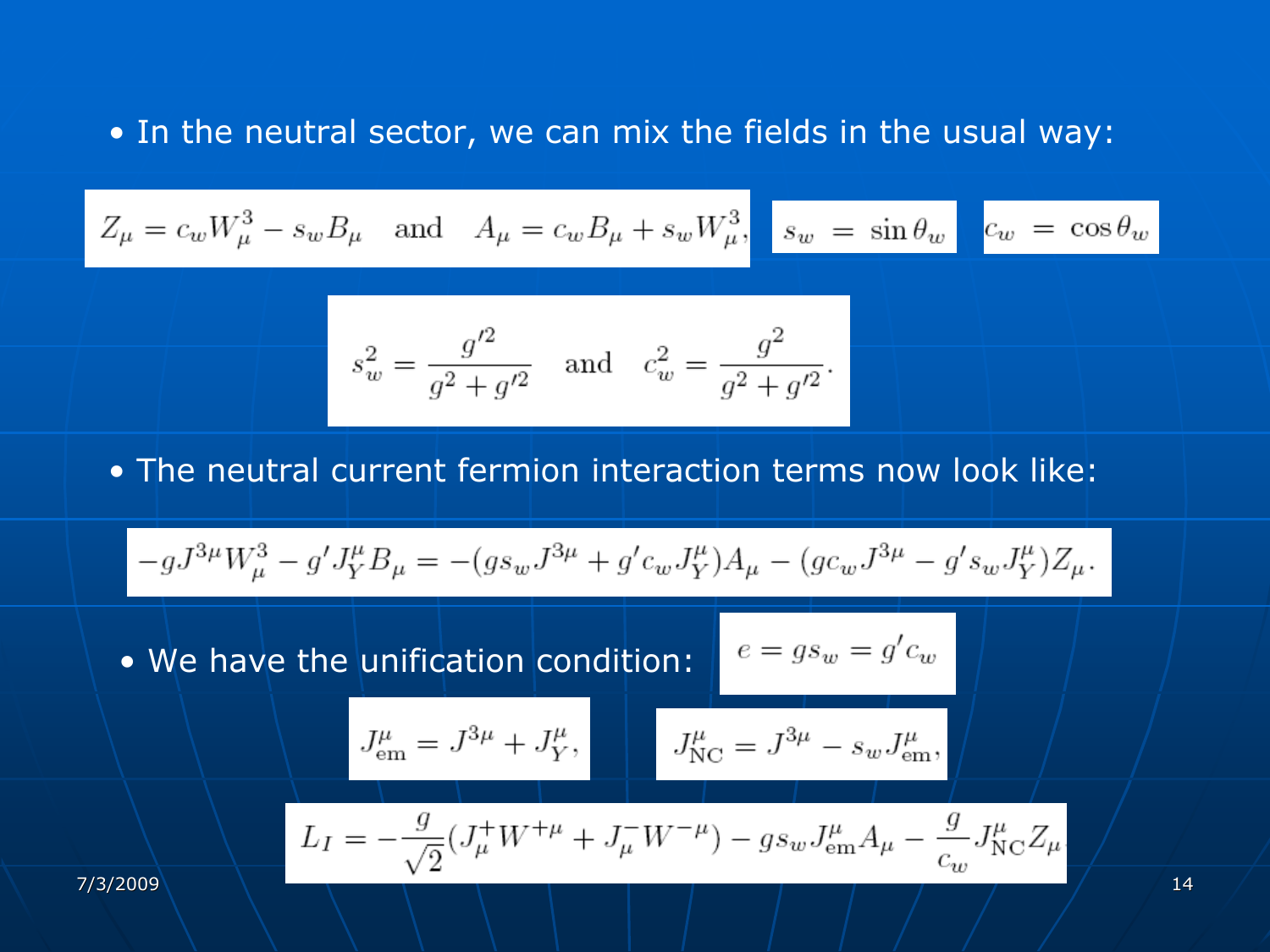# 3. The Gauge Invariant Regularized Theory

• To regularize the fields, we write the non-local (smeared) fields as a convolution of the local fields with a function whose Euclidean momentum space Fourier transform is an entire function. This function can be related to a Lorentz invariant operator distribution as

$$
\Phi(x) = \int d^4 y G(x - y) \phi(y) = G\left(\frac{\Box}{\Lambda_W^2}\right) \phi(x), \qquad G\left(\frac{\Box}{\Lambda_W^2}\right) \equiv \mathcal{E}_m = \exp\left(-\frac{\Box + m^2}{2\Lambda_W^2}\right).
$$

• We now write the initial Lagrangian in non-local form:

$$
L_{\text{reg}} = L[\phi]_F + \mathcal{L}[\Phi]_I,
$$

where  $\sqrt{[L[\Phi]]}$  indicates smearing of the interacting fields.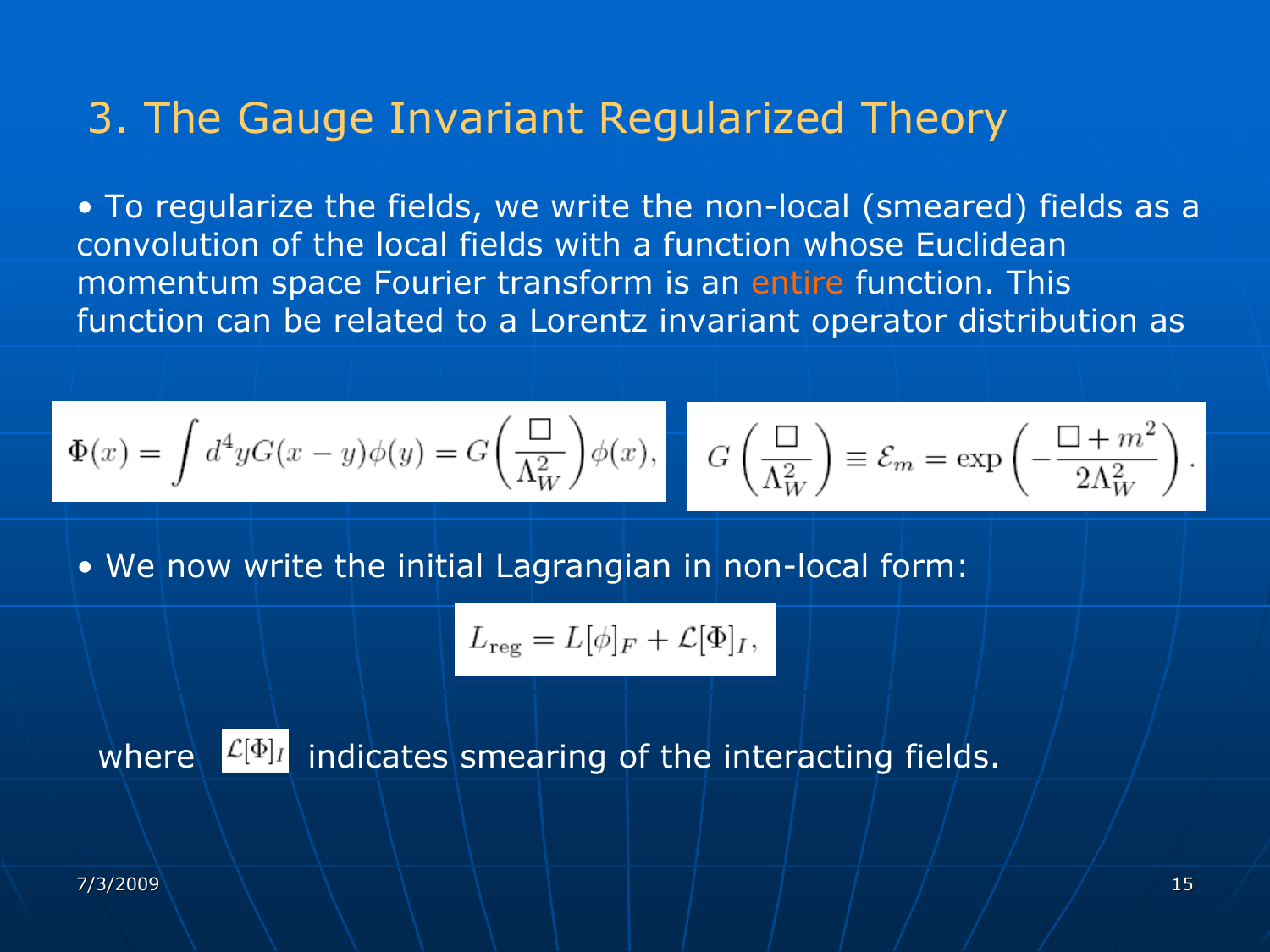• An essential feature of the regularized, non-local field theory is the requirement that the classical tree graph theory remains local, giving us a well defined classical limit in the gauge invariant case. JWM, Phys. Rev. D 41, 1177 (1990); D. Evens, JWM, G. Kleppe, and R. P. Woodard, Phys. Rev. D 43, 499 (1991); JWM, Mod. Phys. Lett. A6, 1011 (1991); M. Clayton and JWM, Mod. Phys. Lett. A6, 2697 (1991); JWM, ArXiv 0709.4269 [hep-ph] (2007); JWM and V. T. Toth, ArXiv 0812.1991 [hep-ph] (2008); JWM and V. T. Toth, ArXiv 0812.1994 [hep-ph] (2008).

• We first note that we must alter the quantized form of the theory by generalizing the path integral:

$$
\langle T^*(\mathcal{O}[\Phi])\rangle \propto \int [D\bar{\psi}][d\psi][DW][DB][D\bar{\eta}][D\eta][D\bar{c}][Dc]\mathcal{O}[\Phi] \exp(iS_0[\phi] + iS_I[\Phi]),
$$

$$
W[\mathcal{J}] = \ln(Z[\mathcal{J}]) = \ln\left(\int [D\phi] \exp\left(i \int dx \{L_F[\phi] + \mathcal{L}_I[\Phi] + \mathcal{J}(x)\Phi(x)\}\right)\right),
$$

• We note that in momentum space, the smeared fields are related one-to-one to the local fields:

$$
\Phi(p) = G(p^2)\phi(p) = \exp\left(\frac{p^2 - m^2}{2\Lambda_W^2}\right)\phi(p),
$$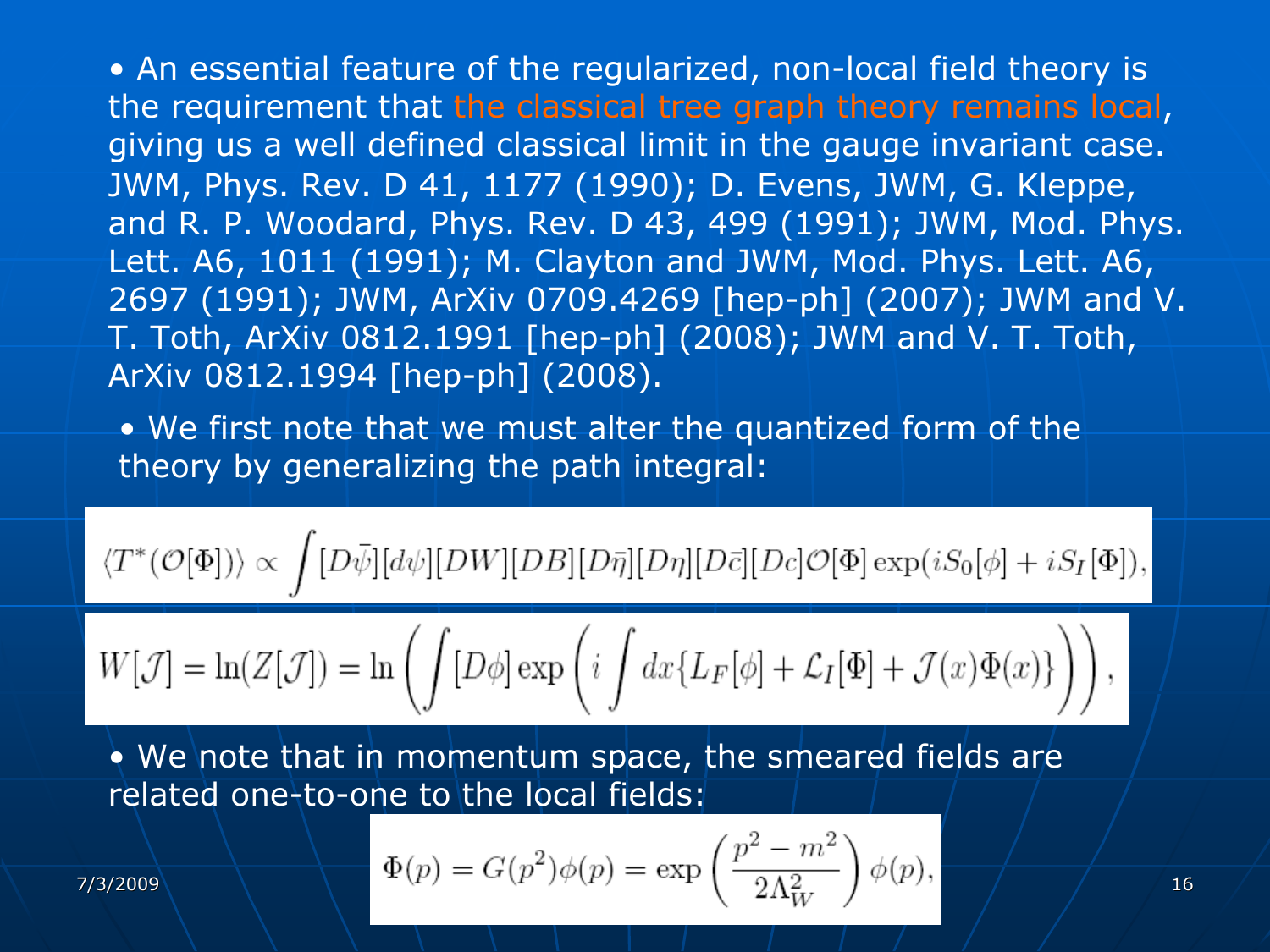## 5. Breaking The Symmetry With A Path Integral **Measure**

• We break SU<sub>L</sub>(2) X U<sub>Y</sub> (1) down to U<sub>em</sub>(1) not at the classical level as is done in the standard model, which generates boson masses at tree level, but in the quantum regime, so that all the effects show up at loop order (which is where the non-locality shows up as well, as both are quantum effects). This means leaving the action gauge invariant and modifying the measure, which alters the quantization of the theory, in order to produce the desired results.

• The symmetry breaking measure in our path integral generates three new degrees of freedom as scalar Nambu-Goldstone bosons that give the  $W^{\pm}$  and  $Z^{0}$  bosons longitudinal modes, which makes them massive while retaining a massless photon.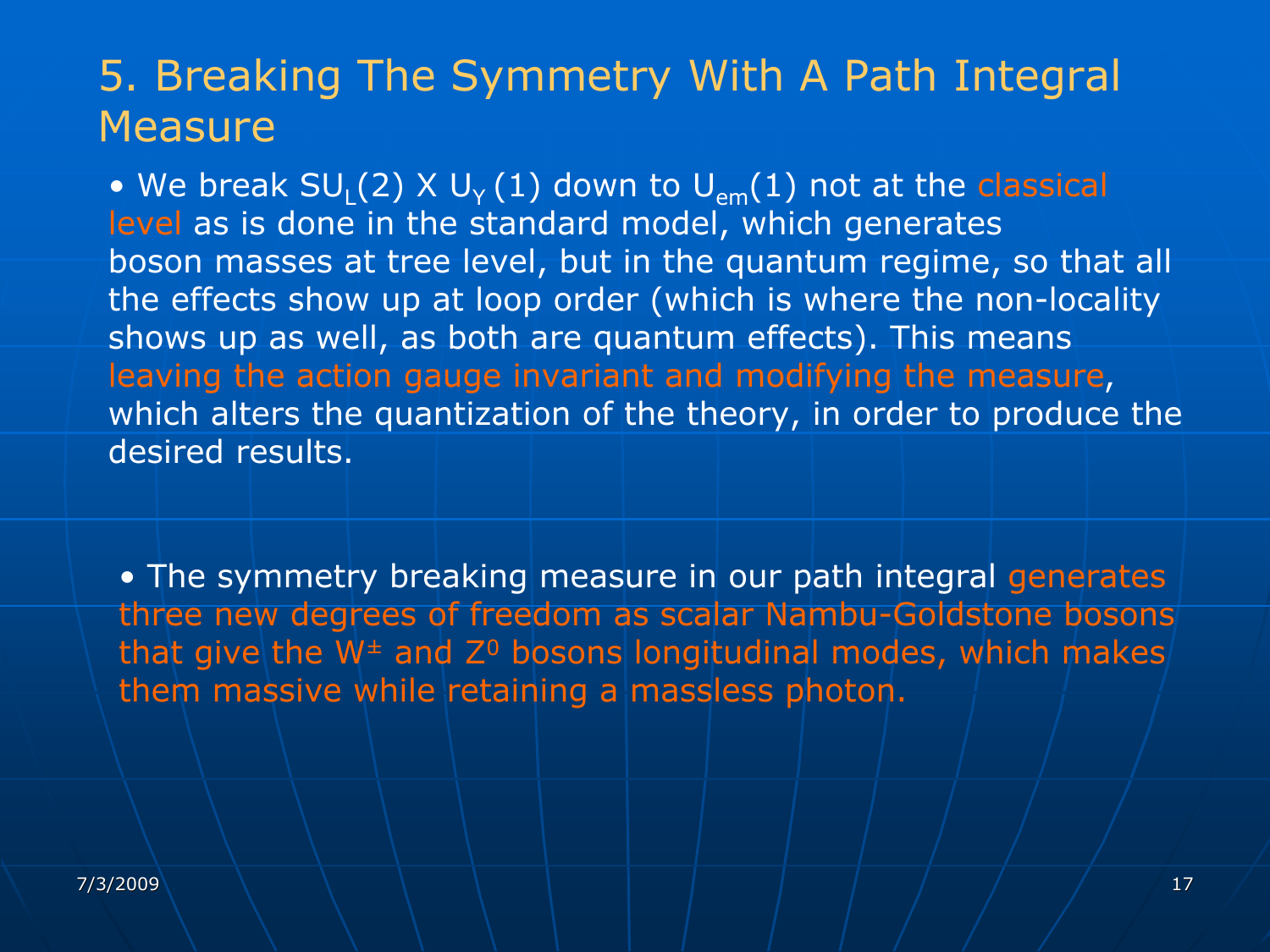• Since we want to mix the W<sub>3</sub> and B to get a massive Z and a photon, we need to work with the measure in a sector which is common to all gauge bosons. This implies working with the fermion contributions and leaving the bosonic and ghost contributions invariant.

• The self-energy contribution coming from



## is given by

$$
-i\Pi_f^L = -\frac{4iee'\Lambda_W^2}{(4\pi)^2} [g_+(K_{m_1m_2} - L_{m_1m_2}) + g_-M_{m_1m_2}],
$$
  

$$
-\Pi_f^T = -\frac{4iee'\Lambda_W^2}{(4\pi)^2} [g_+(K_{m_1m_2} - L_{m_1m_2} + 2P_{m_1m_2}) + g_-M_{m_1m_2}]
$$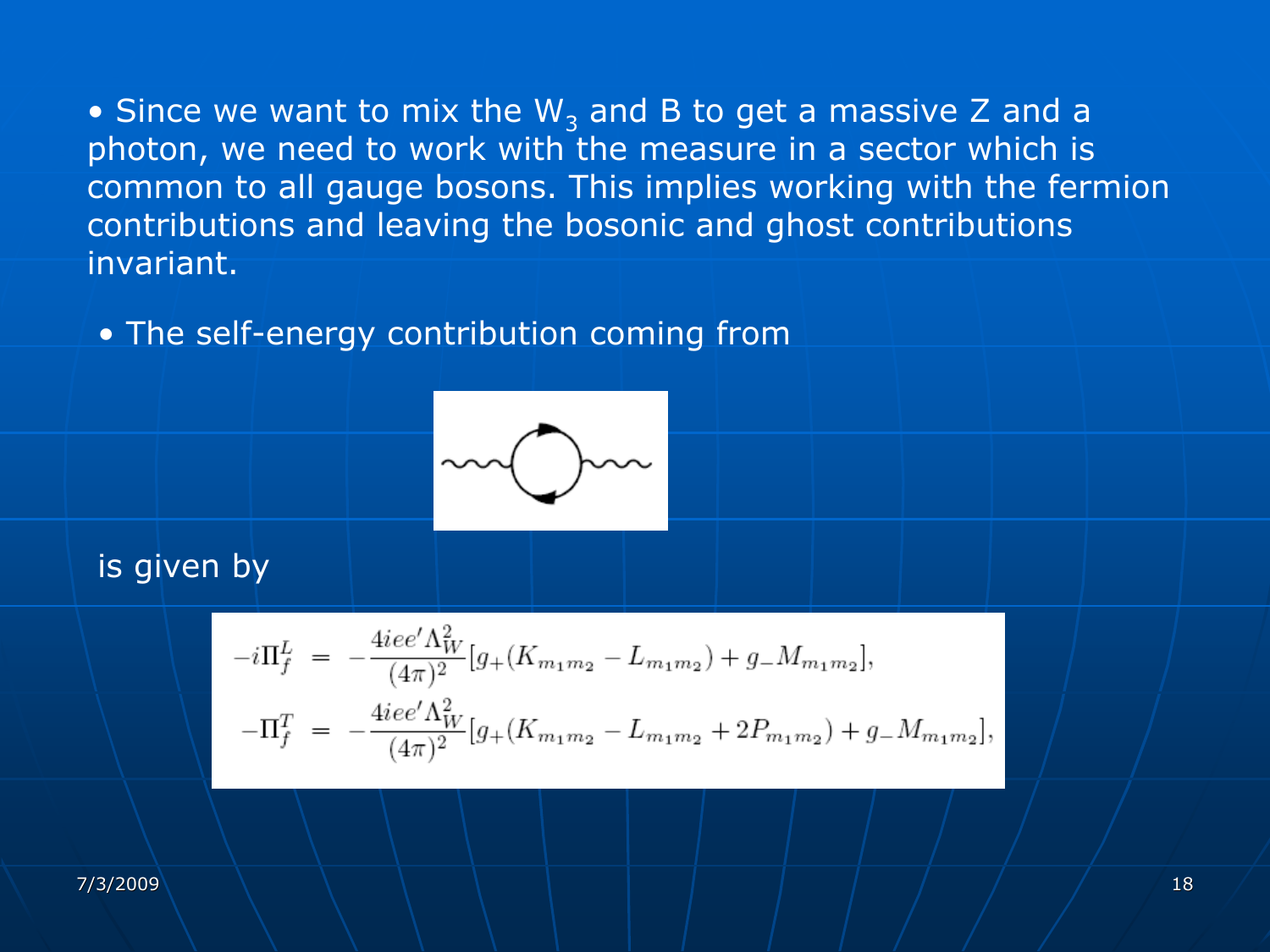#### where we define

$$
K_{m_1m_2} = \int_0^{\frac{1}{2}} d\tau (1-\tau) \left[ \exp\left(-\tau \frac{p_E^2}{\Lambda_W^2} - f_{m_1m_2}\right) + \exp\left(-\tau \frac{p_E^2}{\Lambda_W^2} - f_{m_2m_1}\right) \right],
$$
  
\n
$$
P_{m_1m_2} = -\frac{p_E^2}{\Lambda_W^2} \int_0^{\frac{1}{2}} d\tau \tau (1-\tau) \left[ E_1 \left(\tau \frac{p_E^2}{\Lambda_W^2} + f_{m_1m_2}\right) + E_1 \left(\tau \frac{p_E^2}{\Lambda_W^2} + f_{m_2m_1}\right) \right],
$$
  
\n
$$
L_{m_1m_2} = \int_0^{\frac{1}{2}} d\tau (1-\tau) \left[ f_{m_1m_2} E_1 \left(\tau \frac{p_E^2}{\Lambda_W^2} + f_{m_1m_2}\right) + f_{m_2m_1} E_1 \left(\tau \frac{p_E^2}{\Lambda_W^2} + f_{m_2m_1}\right) \right],
$$
  
\n
$$
M_{m_1m_2} = \frac{m_1m_2}{\Lambda_W^2} \int_0^{\frac{1}{2}} d\tau \left[ E_1 \left(\tau \frac{p_E^2}{\Lambda_W^2} + f_{m_1m_2}\right) + E_1 \left(\tau \frac{p_E^2}{\Lambda_W^2} + f_{m_2m_1}\right) \right],
$$

$$
f_{m_1m_2} = \frac{m_1^2}{\Lambda_W^2} + \frac{\tau}{1-\tau} \frac{m_2^2}{\Lambda_W^2}.
$$

• If we insert this into the quadratic terms and invert, we get the corrected propagators (in a general gauge):

$$
iD^{\mu\nu} = -i \left( \frac{\eta^{\mu\nu} - \frac{p^{\mu}p^{\nu}}{p^2}}{p^2 - \Pi_f^T} + \frac{\frac{\xi p^{\mu}p^{\nu}}{p^2}}{p^2 - \xi \Pi_f^L} \right)
$$

7/3/2009 \ \ \ \ \ \ | | | | | | | | | | | | |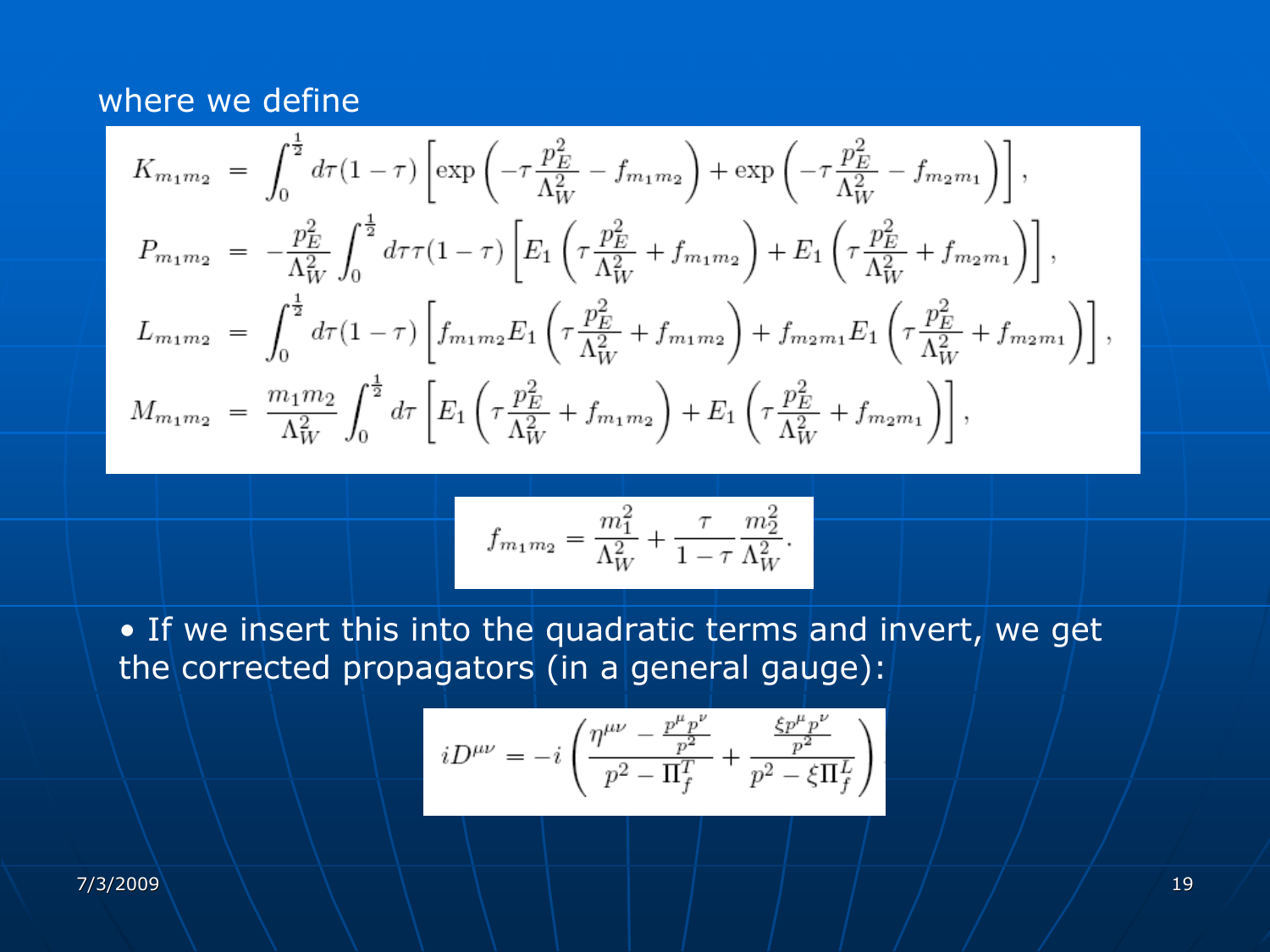• When the longitudinal piece  $\Pi_{\mathsf{L}}$  is nonzero in the unitary gauge (where only the physical particle spectrum remains), we have no unphysical poles in the longitudinal sector. In this way, we can assure ourselves that we are not introducing spurious degrees of freedom into the theory.

• In the diagonalized W± sector, we get

$$
-i\Pi_{W^{\pm}f}^{L} = -\frac{ig^{2}\Lambda_{W}^{2}}{(4\pi)^{2}} \sum_{q^{L}} (K_{m_{1}m_{2}} - L_{m_{1}m_{2}}),
$$
  

$$
-i\Pi_{W^{\pm}f}^{T} = -\frac{ig^{2}\Lambda_{W}^{2}}{(4\pi)^{2}} \sum_{q^{L}} (K_{m_{1}m_{2}} - L_{m_{1}m_{2}} + 2P_{m_{1}m_{2}}).
$$

• We can now postulate the non-existence of a measure for the fermionic contribution to the W boson self-energies. This introduces three Nambu-Goldstone degrees of freedom into the W sector and the W bosons acquire a longitudinal part and a corresponding mass. To see this, note that

$$
-i\Pi_{W^{\pm}f}^{L}\bigg|_{p^{2}=0} = -i\Pi_{W^{\pm}f}^{T}\bigg|_{p^{2}=0} = -\frac{ig^{2}\Lambda_{W}^{2}}{(4\pi)^{2}}\sum_{q^{L}}(K_{m_{1}m_{2}}-L_{m_{1}m_{2}})\bigg|_{p^{2}=0} \neq 0.
$$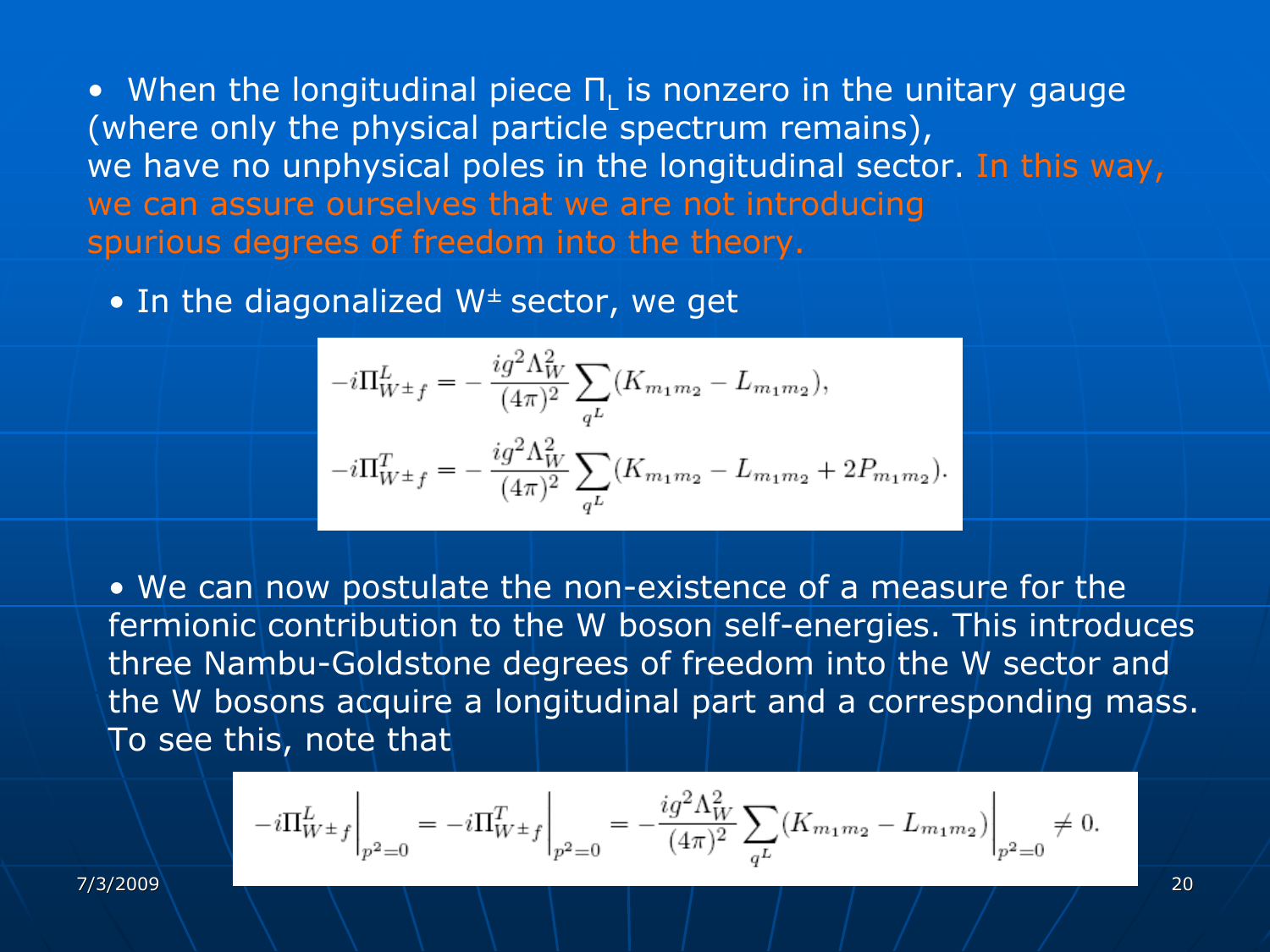• We observe that  $\Pi_{\scriptscriptstyle\rm A}^{\scriptscriptstyle\rm T}$  (0)= 0, guaranteeing a massless photon.

#### • We make the identification

$$
m_V^2=\Pi_f^T.
$$

• This allows us to calculate the masses of the  $W^\pm$  and  $Z^0$  bosons or, conversely, use their experimentally known masses to calculate  $\Lambda_w$ .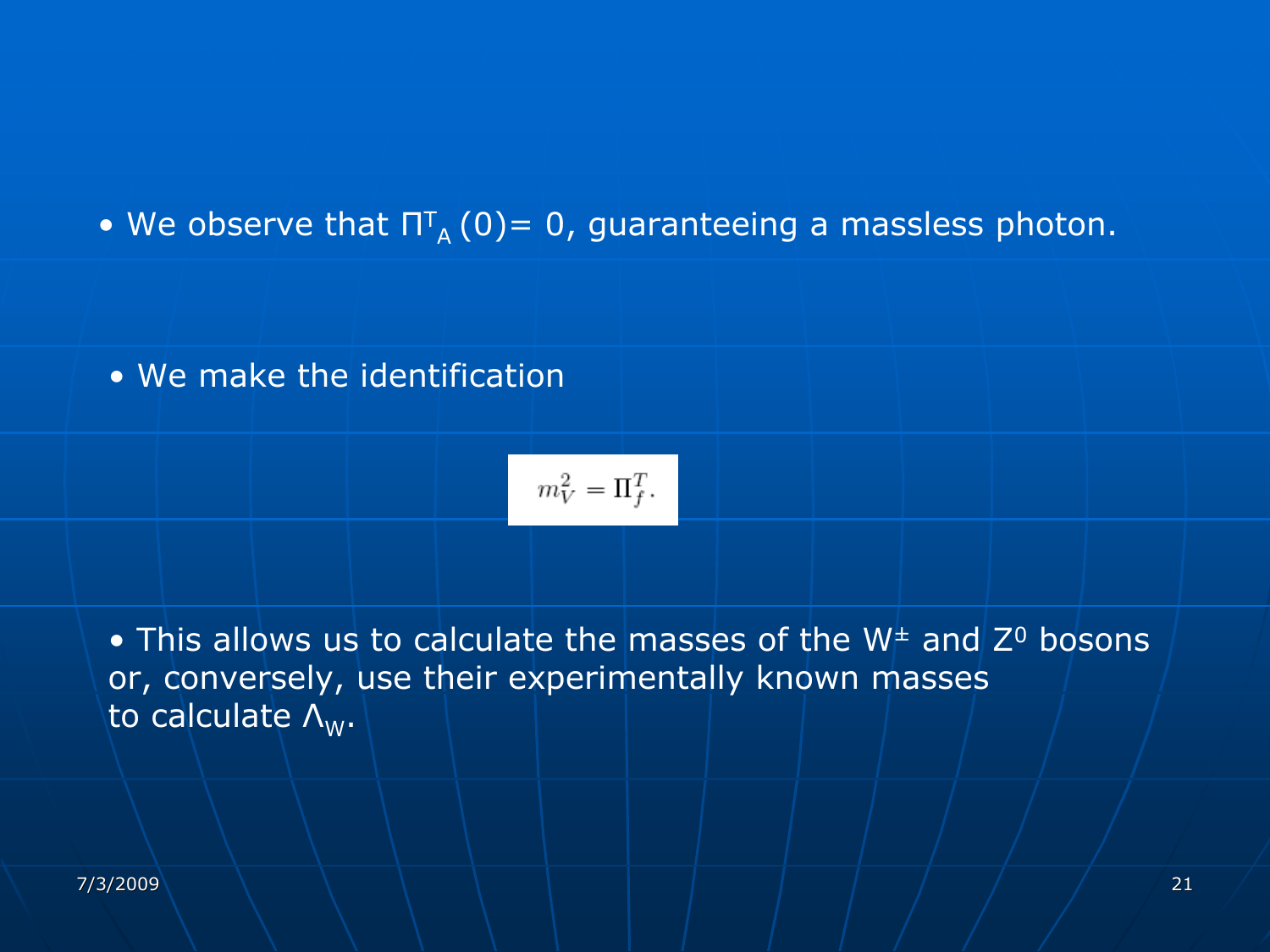# 6. Calculation Of The  $\rho$  Parameter And  $\Lambda_{W}$

• When we consider the scattering of longitudinally polarized vector bosons, the vector boson propagator reads

$$
iD^{\mu\nu}(p^2) = \frac{-i\eta^{\mu\nu}}{p^2 - \Pi_f^T(p^2)},
$$

This differs from the vector boson propagator of the standard model in that the squared mass m $^2\!\rm V}$  of the vector boson is replaced by the self-energy term  $\Pi_{f}^{T}$  For an on-shell vector boson, demanding agreement with the standard model requires that the following consistency equation be satisfied:

$$
m_V^2 = \Pi_f^T(m_V^2).
$$

$$
-i\Pi_{Zf}^{T} = -\frac{1}{2} \frac{i(g^{2} + g'^{2})\Lambda_{W}^{2}}{(4\pi)^{2}} \times \sum_{\psi} [(K_{mm} - L_{mm}) + P_{mm}(2c_{w}^{4} + s_{w}^{4}32(Q - T^{3})^{2} - 16s_{w}^{2}c_{w}^{2}T^{3}(Q - T^{3}))].
$$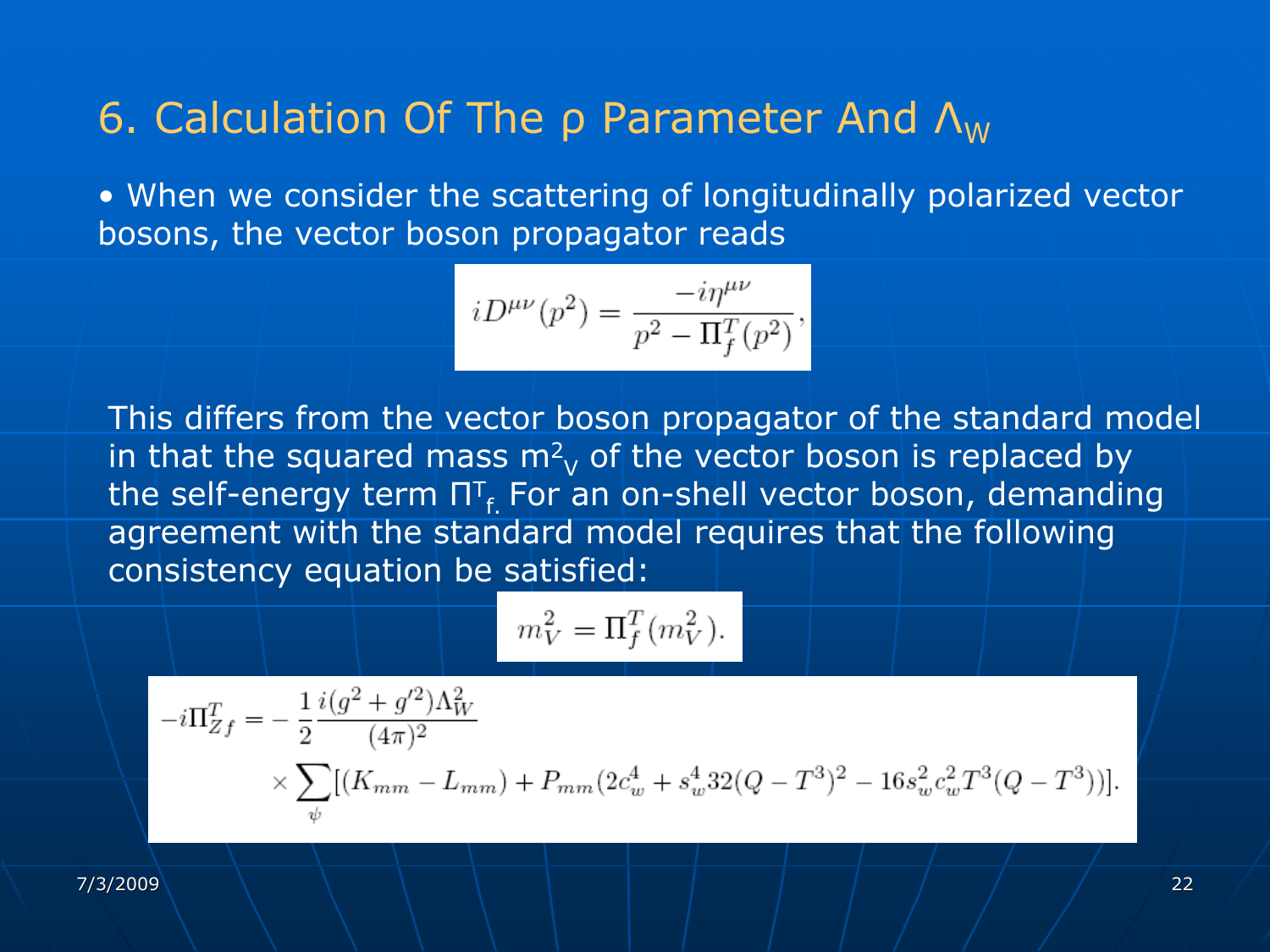• It contains terms that include the electroweak coupling constant, the Weinberg angle, fermion masses, and the  $\mathsf{\Lambda}_\mathsf{W}$  parameter. As all these except  $\Lambda_w$  are known from experiment, the equation

$$
m_Z^2 = \Pi_{Zf}^T(m_Z^2),
$$

the right-hand side of which contains  $\mathsf{\Lambda}_{\mathsf{W}}$  can be used to determine ΛW. Using

$$
g = 0.649
$$
,  $\sin^2 \theta_w = 0.2312$ ,  $m_t = 171.2 \text{ GeV}$ ,  $m_Z = 91.1876 \pm 0.0021$ 

We get

$$
\Lambda_W = 541.9 \,\, \mathrm{GeV},
$$

• Knowing  $\Lambda_{\sf w}$  allows us to solve the consistency equation for the Wboson mass. Treating  $\mathsf{m}_\mathsf{W}$  as unknown, we solve using

$$
-i\Pi_{W\pm f}^T = -\frac{ig^2\Lambda_W^2}{(4\pi)^2} \sum_{q^L} (K_{m_1m_2} - L_{m_1m_2} + 2P_{m_1m_2}).
$$

7/3/2009 23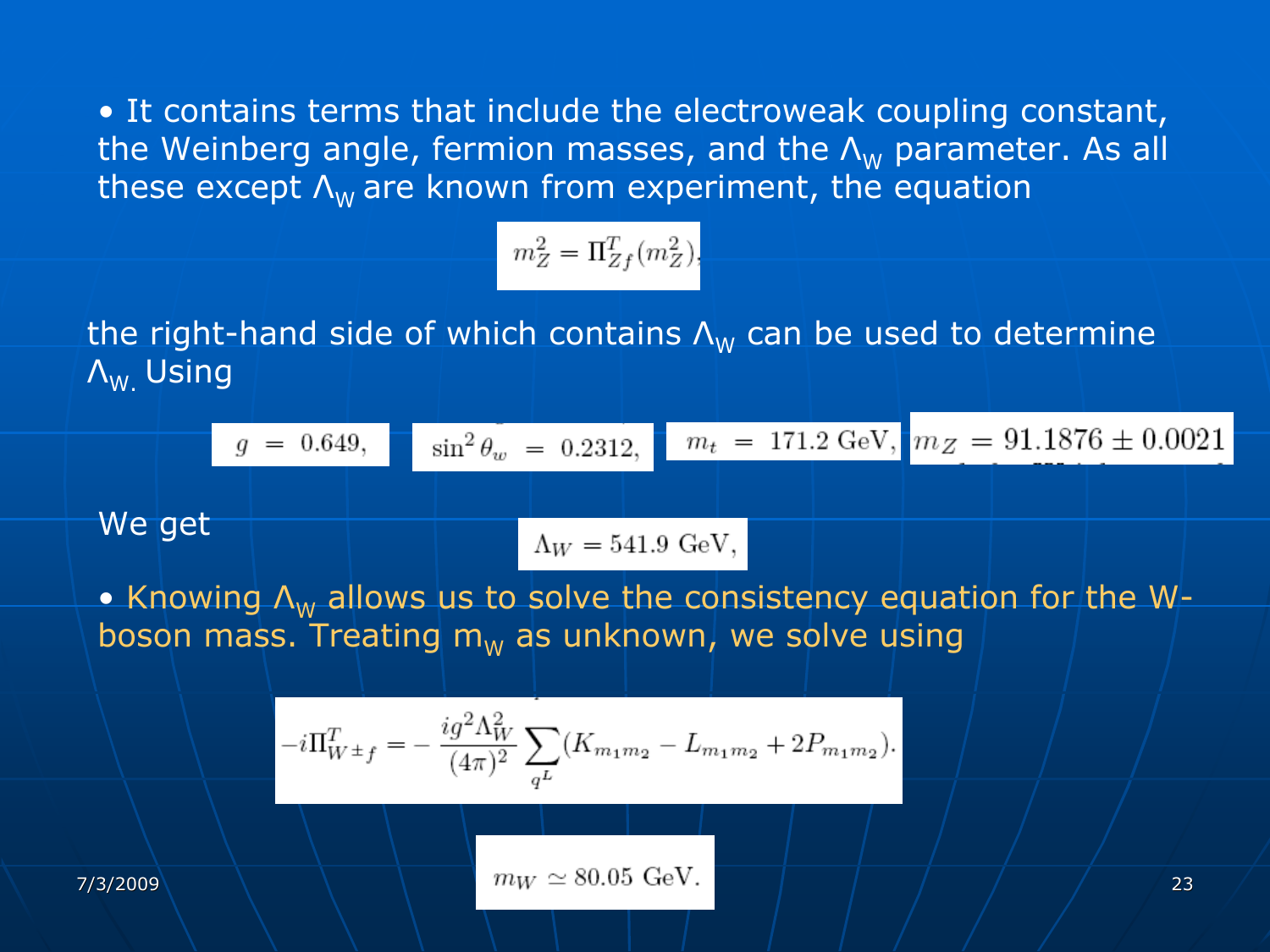• This result, which does not incorporate radiative corrections, is actually slightly closer to the experimental value  $\mathsf{m}_\mathsf{W}$  =  $80.398 \pm 0.025$  GeV than the comparable tree-level standard model prediction m $_{\textrm{\tiny{W}}}$  = 79.95 GeV, obtained using  $\rho$  = 1 where

$$
\rho = \frac{m_W^2}{m_Z^2 \cos^2 \theta_w},
$$

We get from our model

 $\rho \simeq 1.0023$ .

which agrees well with estimates from the experimental ratio of neutral to charged currents.

 $\bullet$  It is anticipated that our result for  ${\sf m}_{\sf w}$  (correct to 0.5 %) will reach the correct value when radiative corrections are included, for our regularization scheme will introduce some suppression of higher-order corrections at the energy scale of  $m_W$ .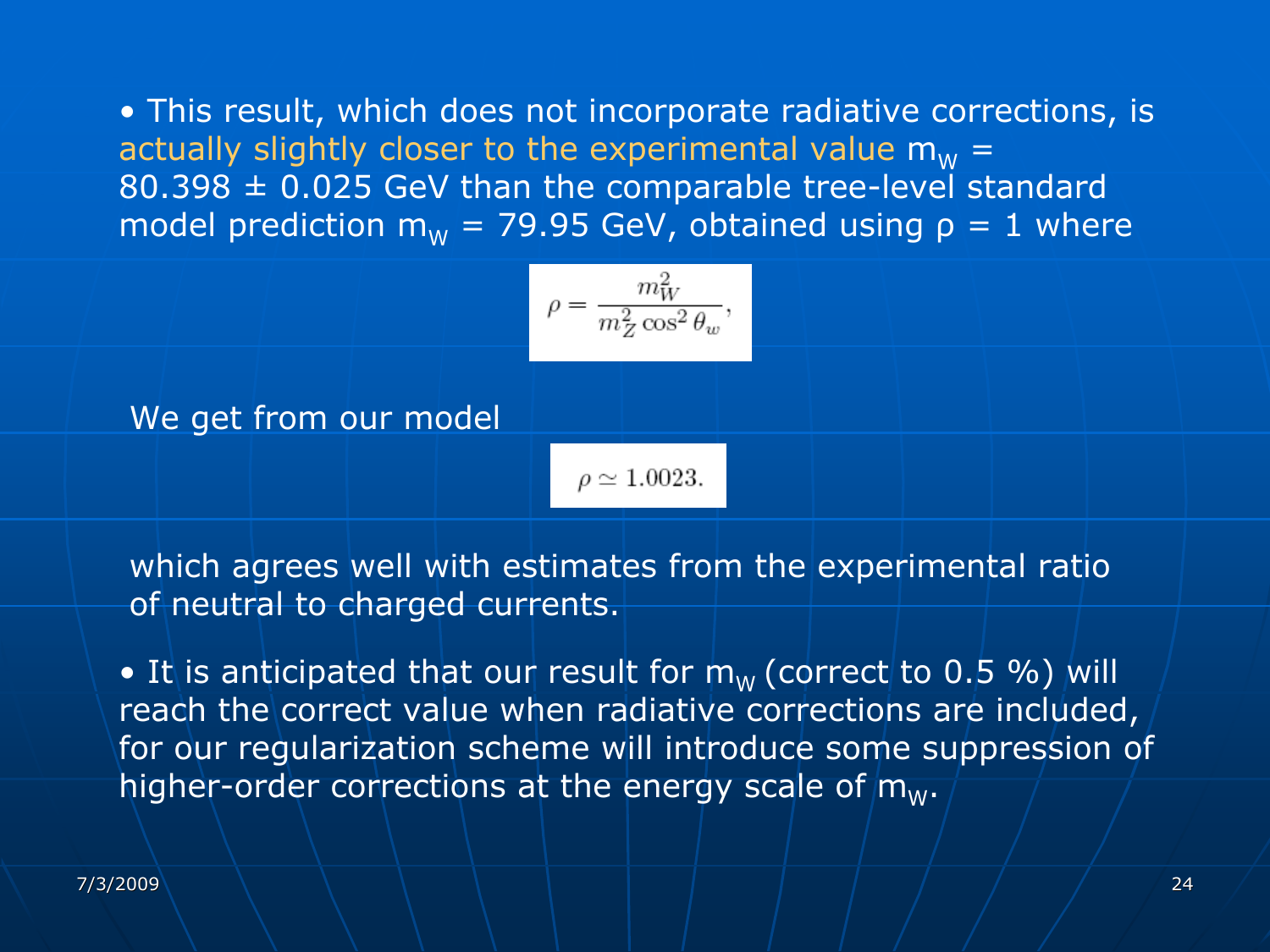# 7. Fermion Masses

• We will generate fermion masses from the finite one-loop fermion self-energy graph:



• This method of deriving fermion masses is more economical in assumptions, as we obtain the masses from our original massless electroweak Lagrangian by calculating fermion self-energy graphs (JWM, ArXiv 0709.4269 [hep-ph] (2007); JWM and V. T. Toth, ArXiv 0812.1991 [hep-ph] (2008).)

• A fermion particle obeys the equation:

$$
p - m_{0f} + \Sigma(p) = 0,
$$
  $p - m_f = 0.$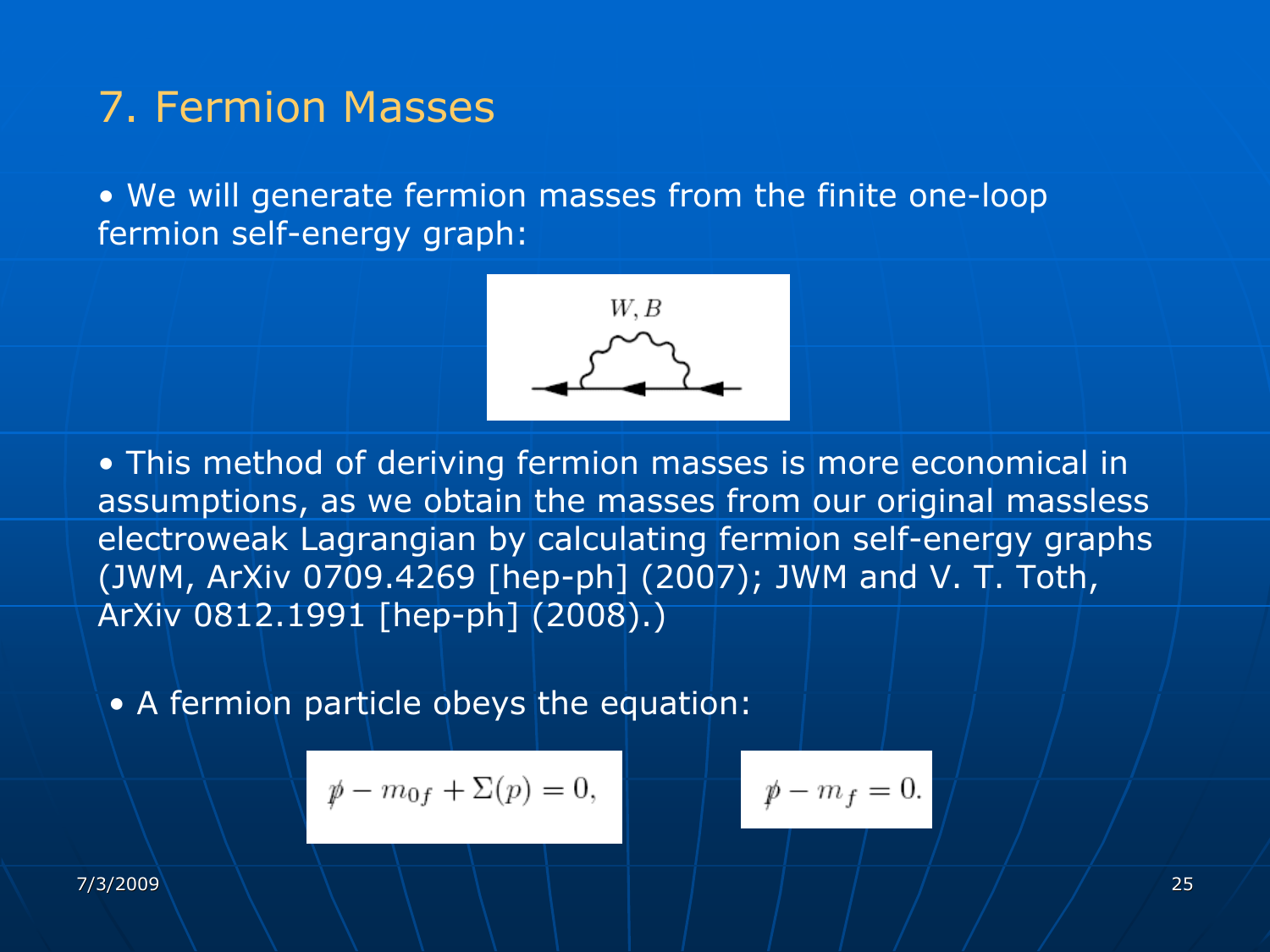Here,  $\mathsf{m}_{\mathsf{0f}}$  is the bare fermion mass,  $\mathsf{m}_{\mathsf{f}}$  is the observed fermion mass and  $\Sigma(p)$  is the finite proper self-energy part. We have

$$
m_f - m_{0f} = \Sigma(p, m_f, g, \Lambda_f)|_{\not{p} - m_f = 0},
$$

where Λ<sub>f</sub> denotes the energy scales for lepton and quark masses.

• A solution can be found by successive approximations starting from the bare mass m<sub>of</sub>, but we can also find a solution for m<sub>f</sub>≠0 when  $m_{0f} = 0$  for a broken symmetry vacuum state (Y. Nambu and G. Jona-Lasinio, Phys. Rev. 122, 345 (1961)).

• The one-loop correction to the self-energy of a fermion with mass  $m_f$  in the regularized theory for a massive vector field is obtained from  $\Sigma(p)$ .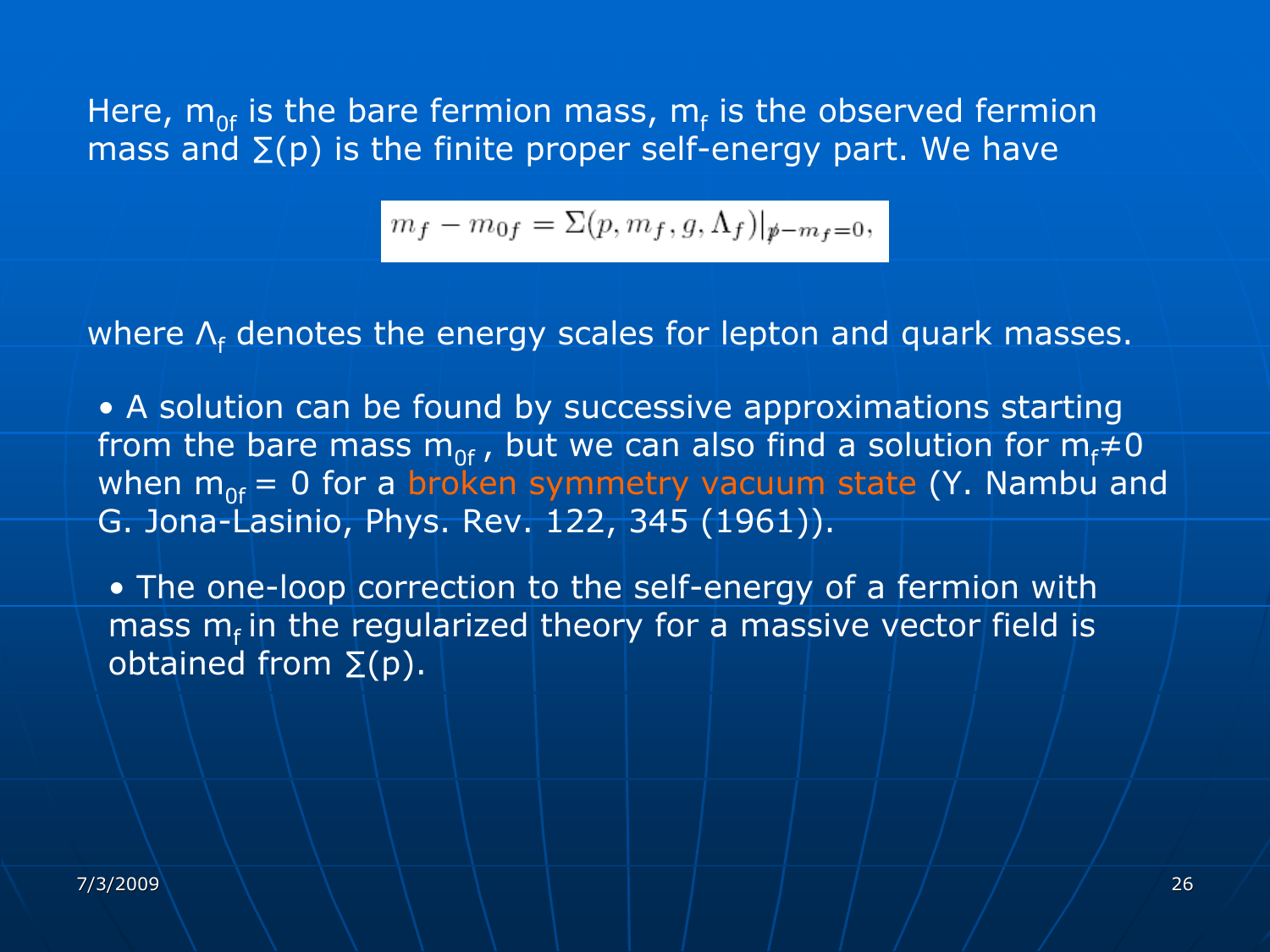• We now identify the fermion mass as  $\mathsf{m}_\mathsf{f} = \Sigma(\mathsf{0})$ :

$$
m_f = \frac{g^2}{4\pi^2}\exp\left(\frac{-m_V^2}{\Lambda_f^2}\right)m_f\left[E_1\left(\frac{2m_f^2}{\Lambda_f^2}\right)-\frac{m_V^2}{\Lambda_f^2}\int\limits_2^\infty d\tau\exp\left(\tau\frac{m_V^2-m_f^2}{\Lambda_f^2}\right)E_1\left(\tau\frac{m_V^2}{\Lambda_f^2}\right)\right]
$$

• In addition to admitting a trivial solution at  $m_f = 0$ , this equation  $\overline{\phantom{a}}$ also has non-trivial solutions that can be computed numerically. In a theory with a single massless vector boson, we get

• A solution is obtained when

$$
m_f = \frac{g^2}{4\pi^2} m_f E_1 \left(\frac{2m_f^2}{\Lambda_f^2}\right).
$$

$$
\frac{m_f}{\Lambda_f} = \sqrt{\frac{1}{2} E_1^{-1} \left(\frac{4\pi^2}{g^2}\right)}.
$$

• Using the electroweak coupling constant g  $\sim$  0.649, we obtain for leptons

$$
\Lambda_f \simeq 4.3 \times 10^{20} m_f.
$$

 $\bullet$  For quarks, we use the strong coupling constant  $\mathsf{g_s} \not\sim 1.5$  and also introduce a color factor 3. Thereafter, we obtain

$$
\Lambda_f \simeq 35 m_f.
$$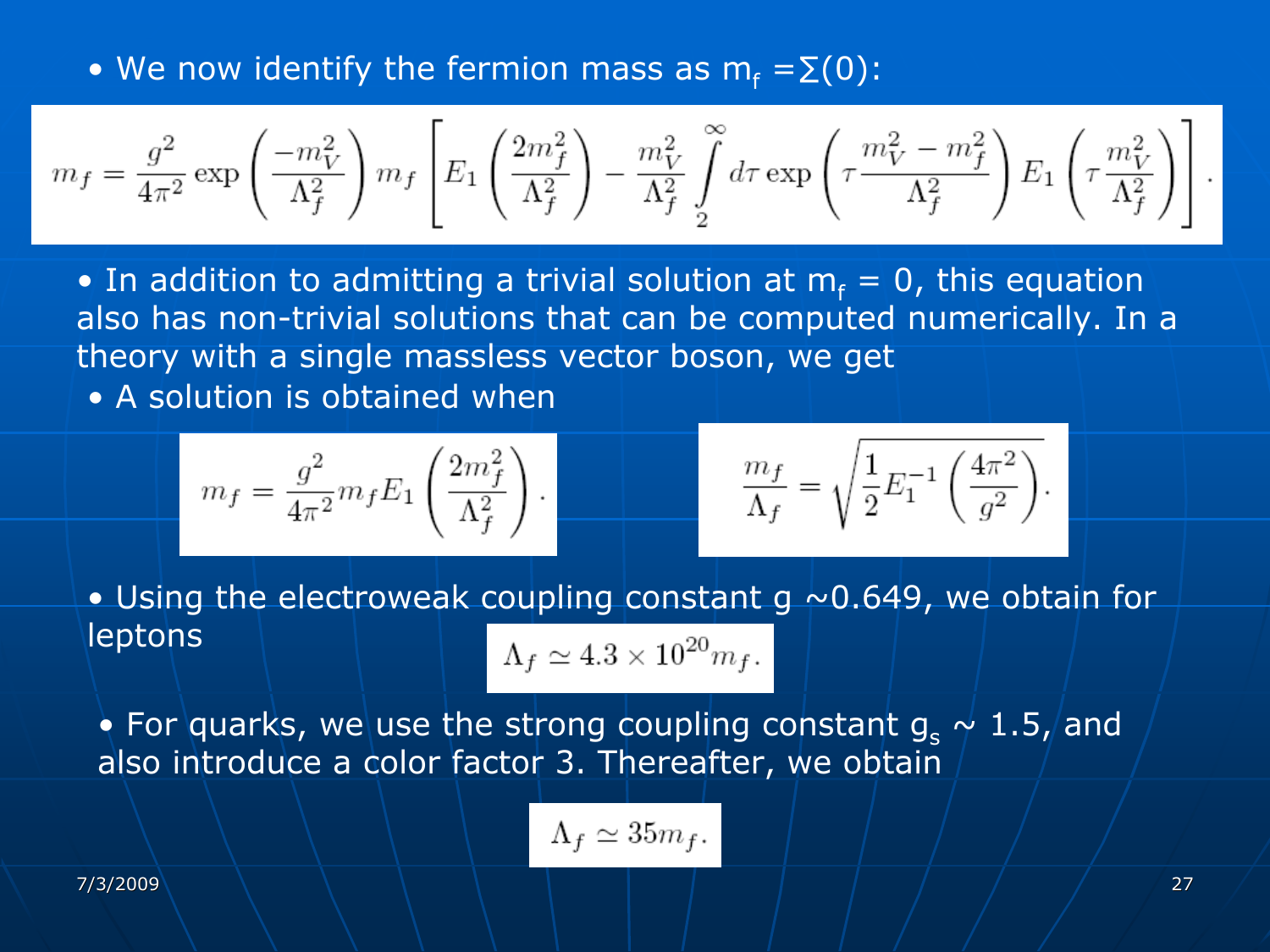• For a top quark mass  $m_t = 171.2$  GeV, the corresponding energy scale is about  $\Lambda_t \sim 6$  TeV.

• In these calculations,  $\Lambda_{\mathsf{f}}$  plays a role that is similar to that of the diagonalized fermion mass matrix in the standard model. The number of undetermined parameters, therefore, is the same as in the standard model: for each fermion a corresponding  $\mathsf{\Lambda}_{\mathsf{f}}$  determines its mass.

• Our model permits massive neutrinos. However, as the  $\Lambda_{\mathrm{f}}$  correspond to the diagonal components of a fermion mass matrix, off-diagonal terms are absent, and no flavor mixing takes place. Therefore, selfenergy calculations alone are not sufficient to account for observed neutrino oscillations.

• In the standard EW Higgs model the masses of matter particles are obtained from a classical Yukawa interaction g<sub>i</sub> φψψ/with a free coupling constant parameter for each quark and lepton. The classical Yukawa Lagrangian cannot determine the fermion mass spectrum of the standard model.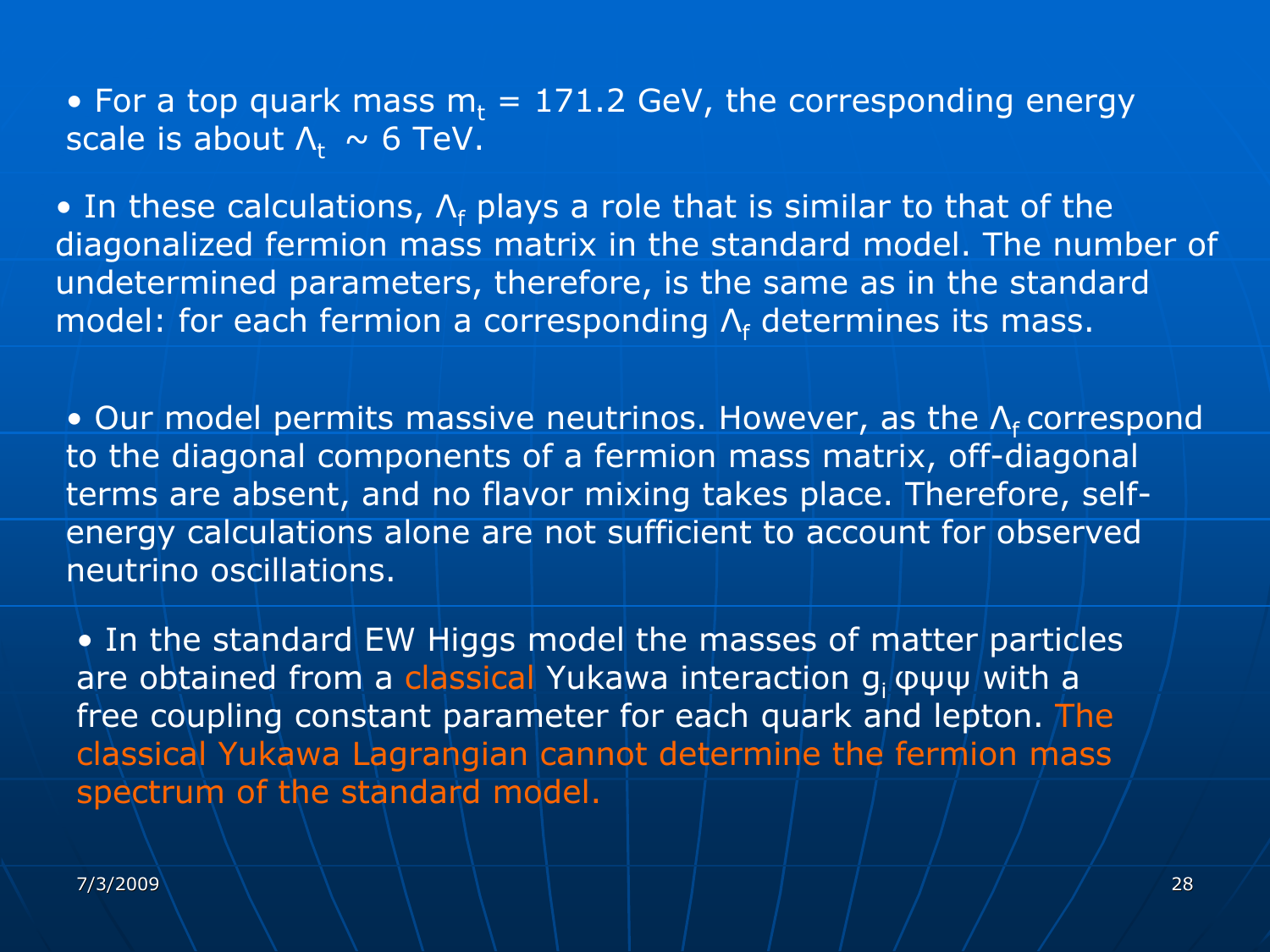# 8. Schwinger-Dyson Equations and Fermion Masses

• To solve the fermion mass problem, we must consider the integral equation obtained from the Schwinger-Dyson equation (J. S. Schwinger, Proc. Nat. Acad. Sc. 37, 452 (1951); F. J. Dyson, Phys. Rev. 75, 1736 (1949); A. Raya, ArXiv: 0902.1791 [hep-ph])).

$$
S_F^{-1}(p) = S_F^{(0)-1}(p) - ig^2 \int \frac{d^4k}{(2\pi)^4} \gamma^\mu S_F(k) \Gamma^\nu(k,p) D_{\mu\nu}(k-p)
$$

where  $g^2$  is the coupling,  $D_{\mu\nu}$  represents the complete vector particle propagator and Γν the full fermion-vector particle vertex.

$$
-1 = -1 - \frac{1}{2} \frac{1}{2} \frac{1}{2} \frac{1}{2} \frac{1}{2} \frac{1}{2} \frac{1}{2} \frac{1}{2} \frac{1}{2} \frac{1}{2} \frac{1}{2} \frac{1}{2} \frac{1}{2} \frac{1}{2} \frac{1}{2} \frac{1}{2} \frac{1}{2} \frac{1}{2} \frac{1}{2} \frac{1}{2} \frac{1}{2} \frac{1}{2} \frac{1}{2} \frac{1}{2} \frac{1}{2} \frac{1}{2} \frac{1}{2} \frac{1}{2} \frac{1}{2} \frac{1}{2} \frac{1}{2} \frac{1}{2} \frac{1}{2} \frac{1}{2} \frac{1}{2} \frac{1}{2} \frac{1}{2} \frac{1}{2} \frac{1}{2} \frac{1}{2} \frac{1}{2} \frac{1}{2} \frac{1}{2} \frac{1}{2} \frac{1}{2} \frac{1}{2} \frac{1}{2} \frac{1}{2} \frac{1}{2} \frac{1}{2} \frac{1}{2} \frac{1}{2} \frac{1}{2} \frac{1}{2} \frac{1}{2} \frac{1}{2} \frac{1}{2} \frac{1}{2} \frac{1}{2} \frac{1}{2} \frac{1}{2} \frac{1}{2} \frac{1}{2} \frac{1}{2} \frac{1}{2} \frac{1}{2} \frac{1}{2} \frac{1}{2} \frac{1}{2} \frac{1}{2} \frac{1}{2} \frac{1}{2} \frac{1}{2} \frac{1}{2} \frac{1}{2} \frac{1}{2} \frac{1}{2} \frac{1}{2} \frac{1}{2} \frac{1}{2} \frac{1}{2} \frac{1}{2} \frac{1}{2} \frac{1}{2} \frac{1}{2} \frac{1}{2} \frac{1}{2} \frac{1}{2} \frac{1}{2} \frac{1}{2} \frac{1}{2} \frac{1}{2} \frac{1}{2} \frac{1}{2} \frac{1}{2} \frac{1}{2} \frac{1}{2} \frac{1}{2} \frac{1}{2} \frac{1}{2} \frac{1}{2} \frac{1}{2} \frac{1}{2} \frac{1}{2} \frac{1}{2} \frac{1}{2} \frac{1}{2} \frac{1
$$

• We can derive the Euclidean mass gap equation

$$
m_{0f} = \frac{\alpha}{\pi^2} \int \frac{d^3k}{(k-p)^2} \frac{M(k,\Lambda_f)}{k^2 + M^2(k,\Lambda_f)}
$$

7/3/2009 29

 $\alpha = g^2/4\pi$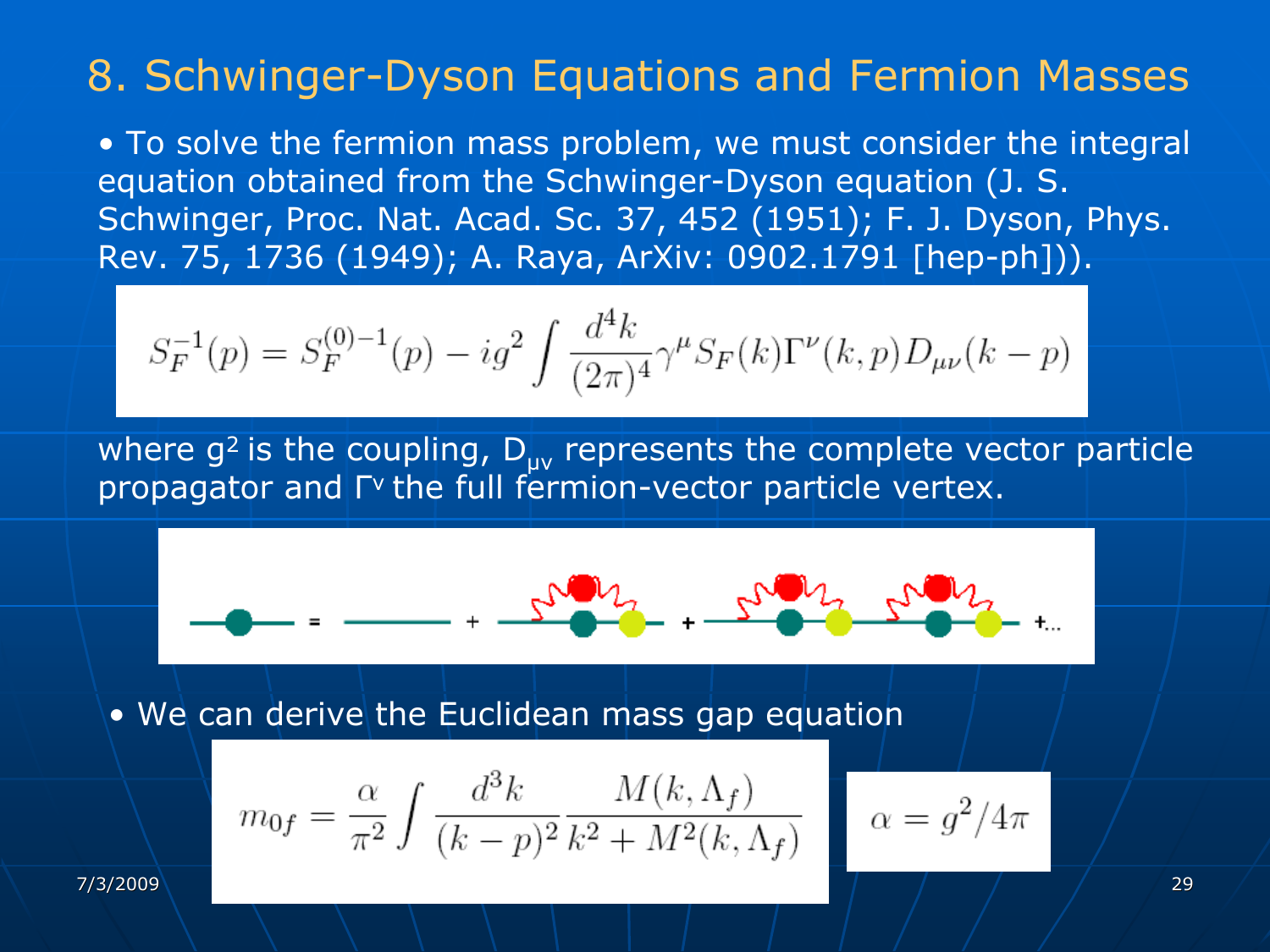# 9. The Running Of Coupling Constants And Unitarity

• The Higgs field resolves the issue of unitarity, by precisely canceling out badly behaved terms in the tree-level amplitude of processes involving longitudinally polarized vector bosons, for instance  $W^+$ ,  $W^-$ ,  $\rightarrow$ W<sup>+</sup><sub>L</sub> W<sup>-</sup><sub>L</sub> or e<sup>+</sup>e<sup>-</sup> -> W<sup>+</sup><sub>L</sub> W<sup>-</sup><sub>L</sub> . The challenge to any theory that aims to compete with the SM without introducing a Higgs particle is to generate the correct fermion and boson masses on the one hand, and ensure unitary behavior for these types of scattering processes on the other (JWM and V. T. Toth, ArXiv 0812.1994 [hep-ph]).

• Given the way  $\Pi^{\intercal}$  appears in the vector boson propagator, it is reasonable to make the identification:

$$
\Pi_{Wf}^T(q^2) = m_W^2(q^2), \qquad \Pi_{Zf}^T(q^2) = m_Z^2(q^2).
$$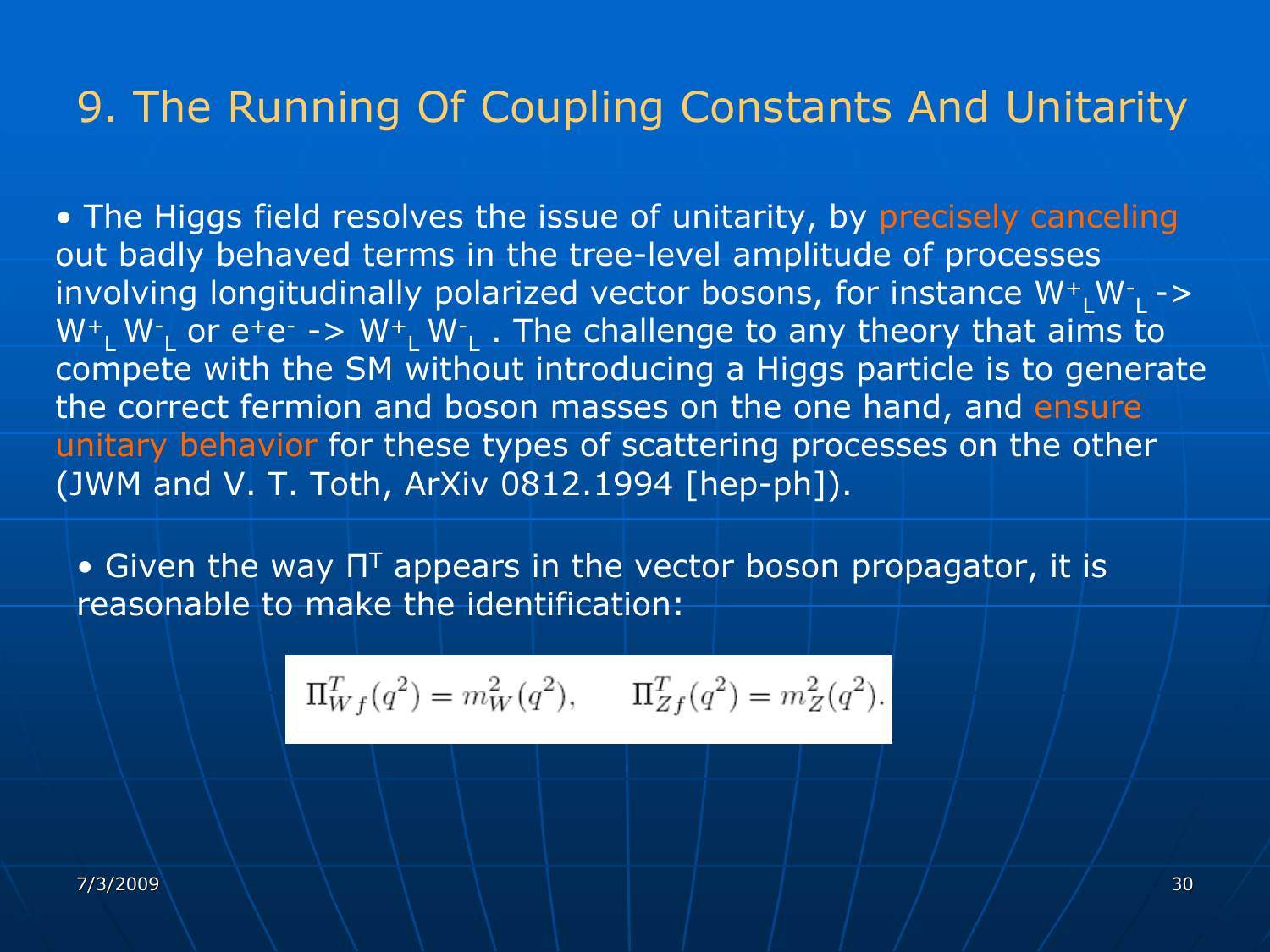• When we rewrite the theory's Lagrangian in terms of massive vector bosons, the Lagrangian picks up a finite mass contribution from the total sum of polarization graphs:

$$
L_m = \frac{1}{8}v^2g^2[(W_\mu^1)^2 + (W_\mu^2)^2]
$$
  
+  $\frac{1}{8}v^2[g^2(W_\mu^3)^2 - 2gg'W_\mu^3B^\mu + g'^2B_\mu^2]$   
=  $\frac{1}{4}g^2v^2W_\mu^+W^{-\mu}$   
+  $\frac{1}{8}v^2(W_{3\mu}, B_\mu)\left(\frac{g^2}{-gg'} - \frac{gg'}{g'^2}\right)\left(\frac{W^{3\mu}}{B^\mu}\right)$ 

$$
m_W = \frac{1}{2}vg, \quad m_Z = \frac{1}{2}v(g^2 + g^{'2})^{1/2}, \quad m_A = 0.
$$

• v is the electroweak symmetry breaking scale (which, in the SM, is the vacuum expectation value of the Higgs scalar).

• Consistency requires the running of the constants g and g'. Starting with the W mass, we obtain

$$
\frac{g^2(q^2)}{g^2(m_Z^2)} = \frac{\Pi_{Wf}^T(q^2)}{\Pi_{Wf}^T(m_Z^2)}.
$$

$$
v^2 = \frac{4\Pi_{Wf}^T(m_Z^2)}{g^2(m_Z^2)} \simeq (245 \text{ GeV})^2.
$$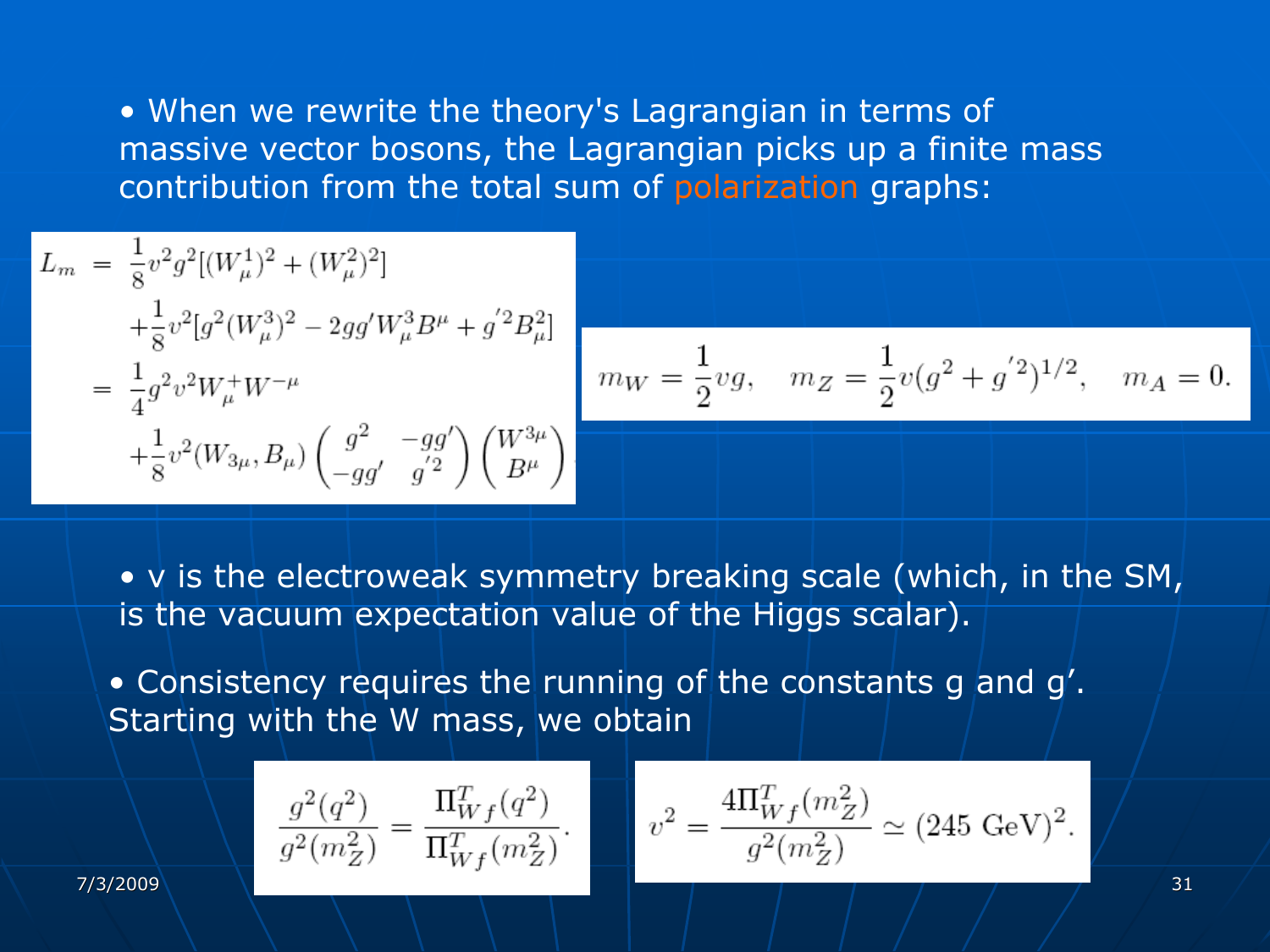## Using the Z mass we obtain

$$
\frac{g^2(q^2)+g'^2(q^2)}{g^2(m^2_Z)+g'^2(m^2_Z)}=\frac{\Pi^T_{Zf}(q^2)}{\Pi^T_{Zf}(m^2_Z)},
$$

which establishes the running of  $g'(q^2)$ .

• These relationships also allow us to calculate the running of the Weinberg angle  $\theta_{w}$ , which is defined through the ratio of the coupling constants g and g' as

$$
\cos \theta_w = \frac{\sqrt{g^2 + g'^2}}{g}.
$$

$$
\Pi_{Zf}^{T}(q^{2}) = \frac{1}{2} \frac{(g_{0}^{2} + g_{0}^{\prime 2})\Lambda_{W}^{2}}{(4\pi)^{2}} \times \sum_{\psi} \{ [K_{mm}(q^{2}) - L_{mm}(q^{2})] + P_{mm}(q^{2})[2\cos^{4}\theta_{w} + 32\sin^{4}\theta_{w}(Q - T^{3})^{2} - 16\sin^{2}\theta_{w}\cos^{2}\theta_{w}T^{3}(Q - T^{3})] \},
$$
\n(8)

7/3/2009 32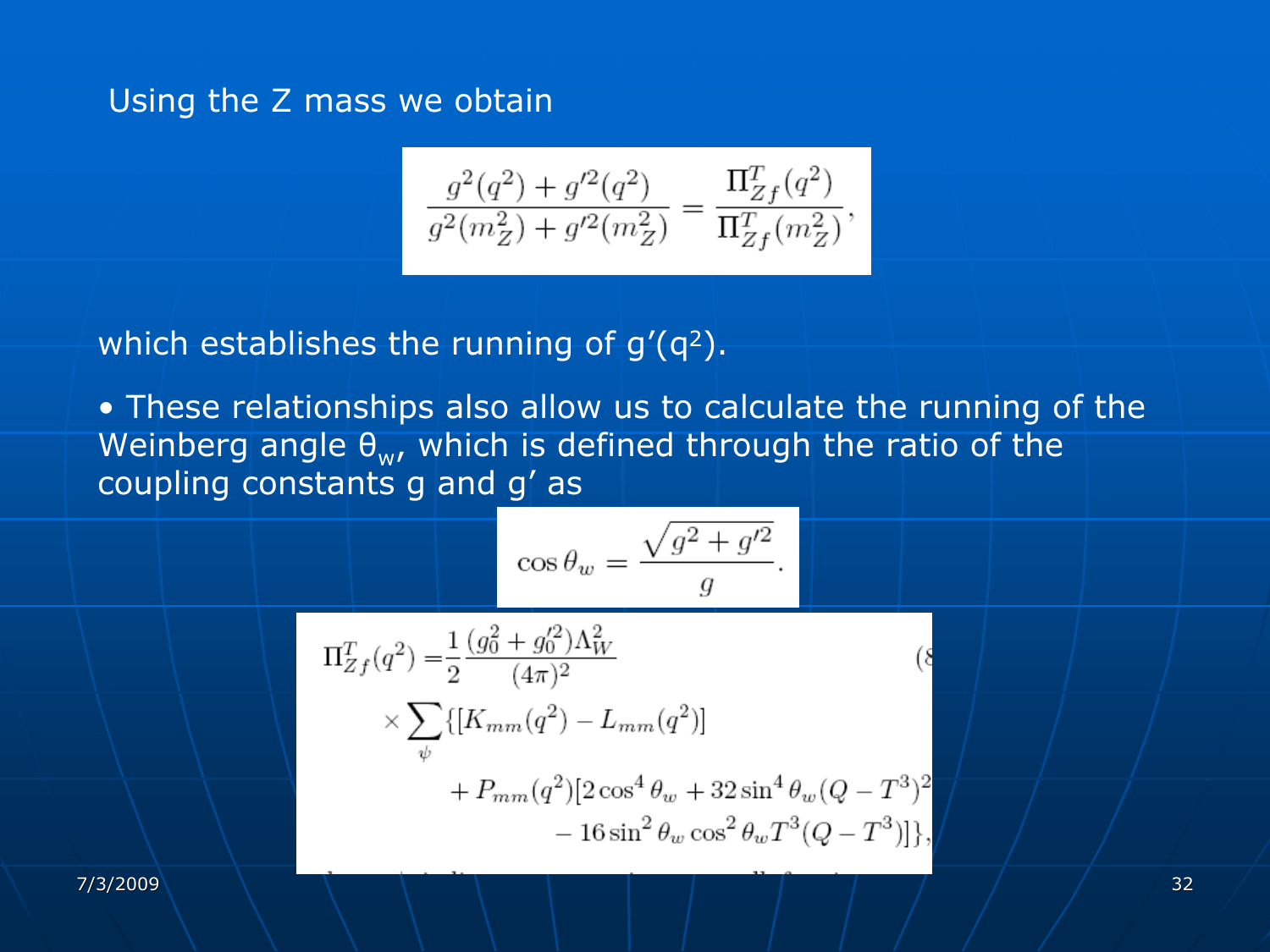$$
\Pi_{Wf}^T(q^2) = \frac{g_0^2 \Lambda_W^2}{(4\pi)^2} \times \sum_{q^L} (K_{m_1m_2}(q^2) - L_{m_1m_2}(q^2) + 2P_{m_1m_2}(q^2)),
$$

$$
K_{m_1m_2}(q^2) = \int_0^{\frac{1}{2}} d\tau (1-\tau) \left[ \exp\left(-\tau \frac{q^2}{\Lambda_W^2} - f_{m_1m_2}\right) + \exp\left(-\tau \frac{q^2}{\Lambda_W^2} - f_{m_2m_1}\right) \right], \qquad (4)
$$

$$
P_{m_1m_2}(q^2) = -\frac{q^2}{\Lambda_W^2} \int_0^{\frac{1}{2}} d\tau \tau (1-\tau) \left[ E_1 \left( \tau \frac{q^2}{\Lambda_W^2} + f_{m_1m_2} \right) + E_1 \left( \tau \frac{q^2}{\Lambda_W^2} + f_{m_2m_1} \right) \right], \quad (5)
$$

$$
L_{m_1m_2}(q^2) = \int_0^{\frac{1}{2}} d\tau (1-\tau) \left[ f_{m_1m_2} E_1 \left( \tau \frac{q^2}{\Lambda_W^2} + f_{m_1m_2} \right) + f_{m_2m_1} E_1 \left( \tau \frac{q^2}{\Lambda_W^2} + f_{m_2m_1} \right) \right], \quad (6)
$$

$$
f_{m_1m_2} = \frac{m_1^2}{\Lambda_W^2} + \frac{\tau}{1-\tau} \frac{m_2^2}{\Lambda_W^2}.
$$

7/3/2009 33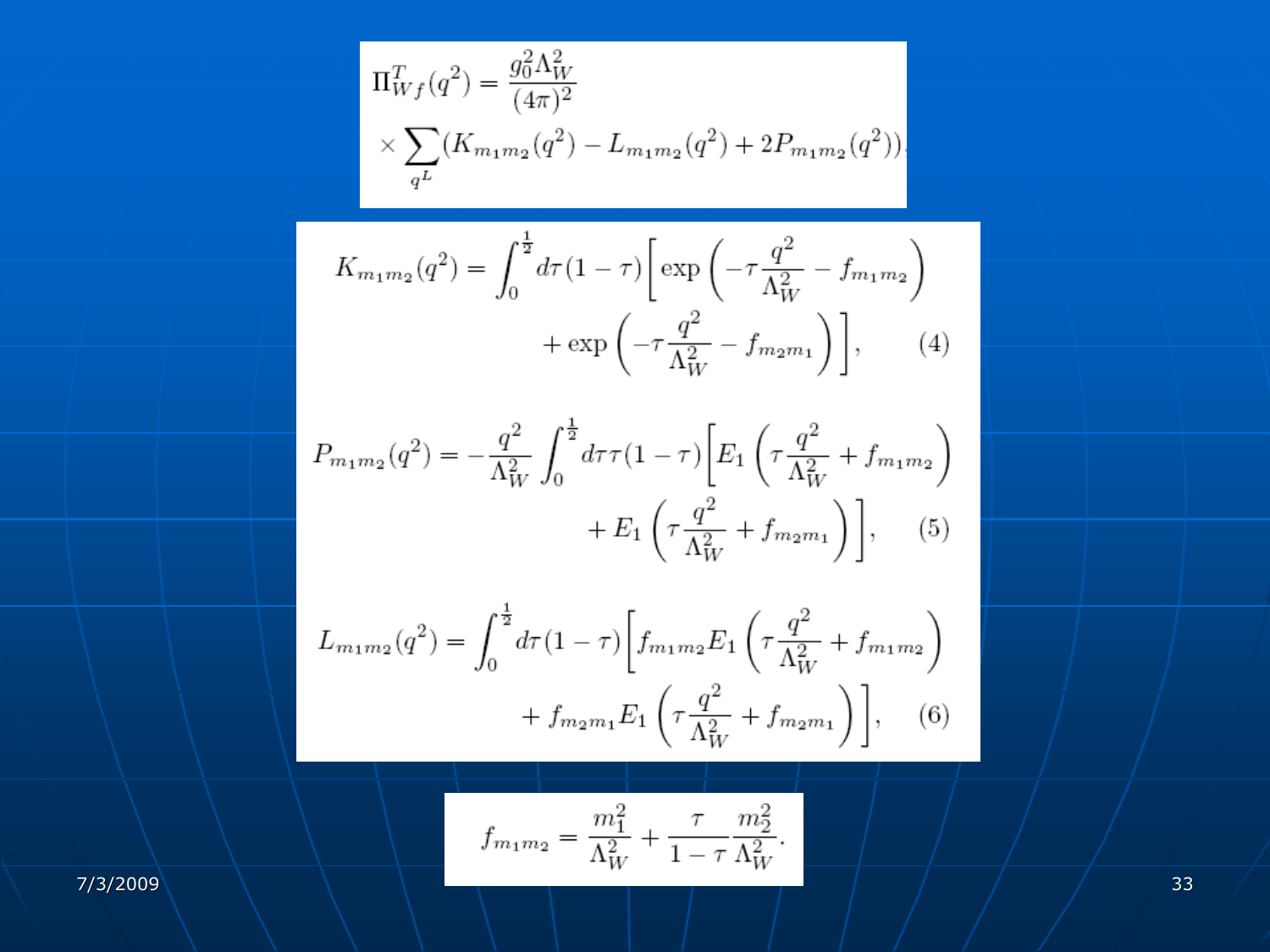

FIG. 1: The running of the  $W$  mass (red dotted line) and  $Z$ mass (dashed green line) as functions of momentum. Both axes are measured in units of GeV.



FIG. 2: The running of the electroweak coupling constant  $g$ as a function of momentum, measured in GeV.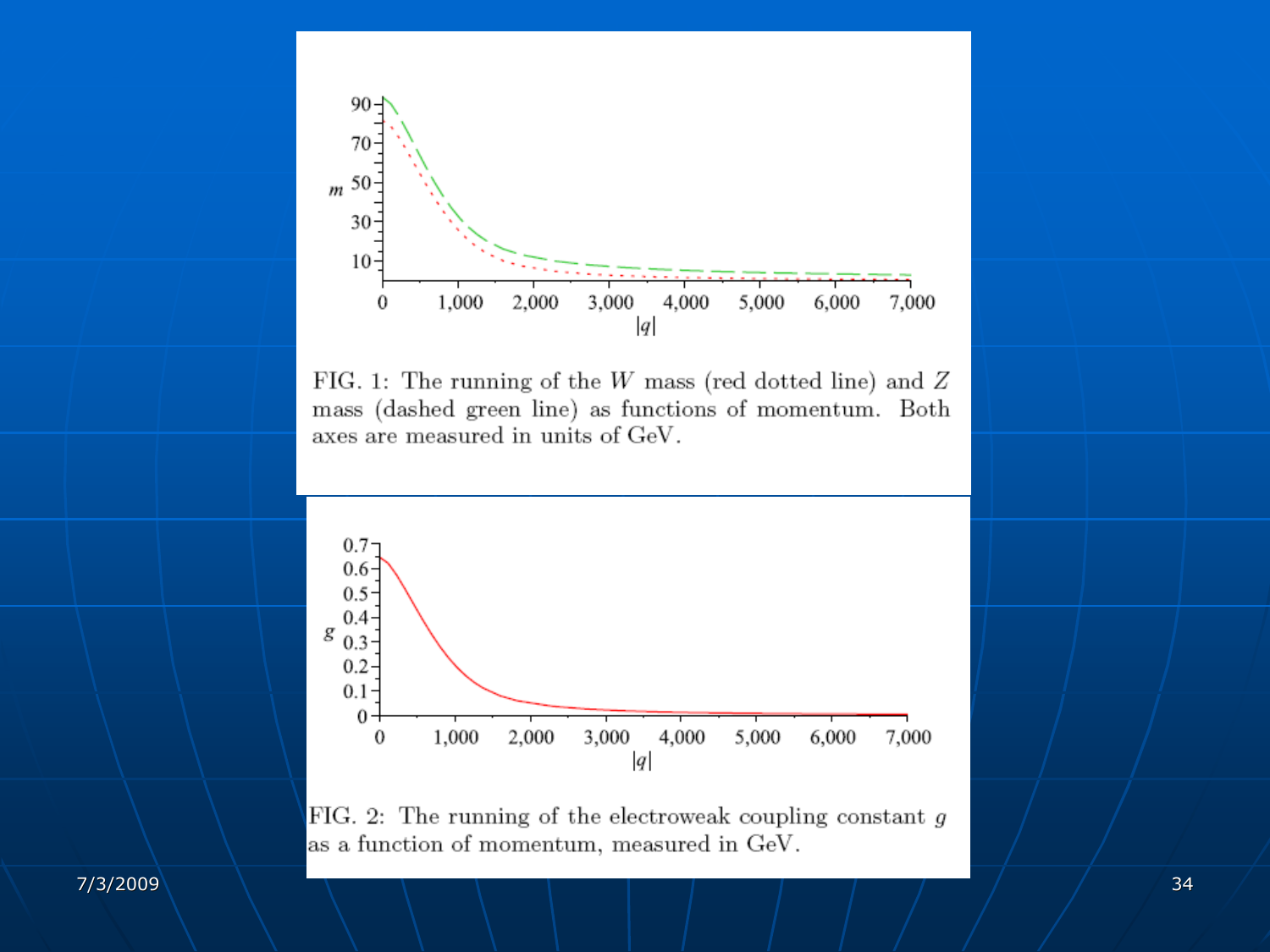

FIG. 3: The running of the Weinberg angle as a function of momentum, measured in GeV.

• The scattering of two longitudinally polarized W vector bosons can take place through one of the following processes:



$$
W^+_{\mu}
$$
\n
$$
W^-_{\lambda}
$$
\n
$$
W^-_{\lambda}
$$
\n
$$
W^-_{\rho}
$$
\n
$$
W^-_{\rho}
$$
\n
$$
W^-_{\rho}
$$
\n
$$
W^-_{\rho}
$$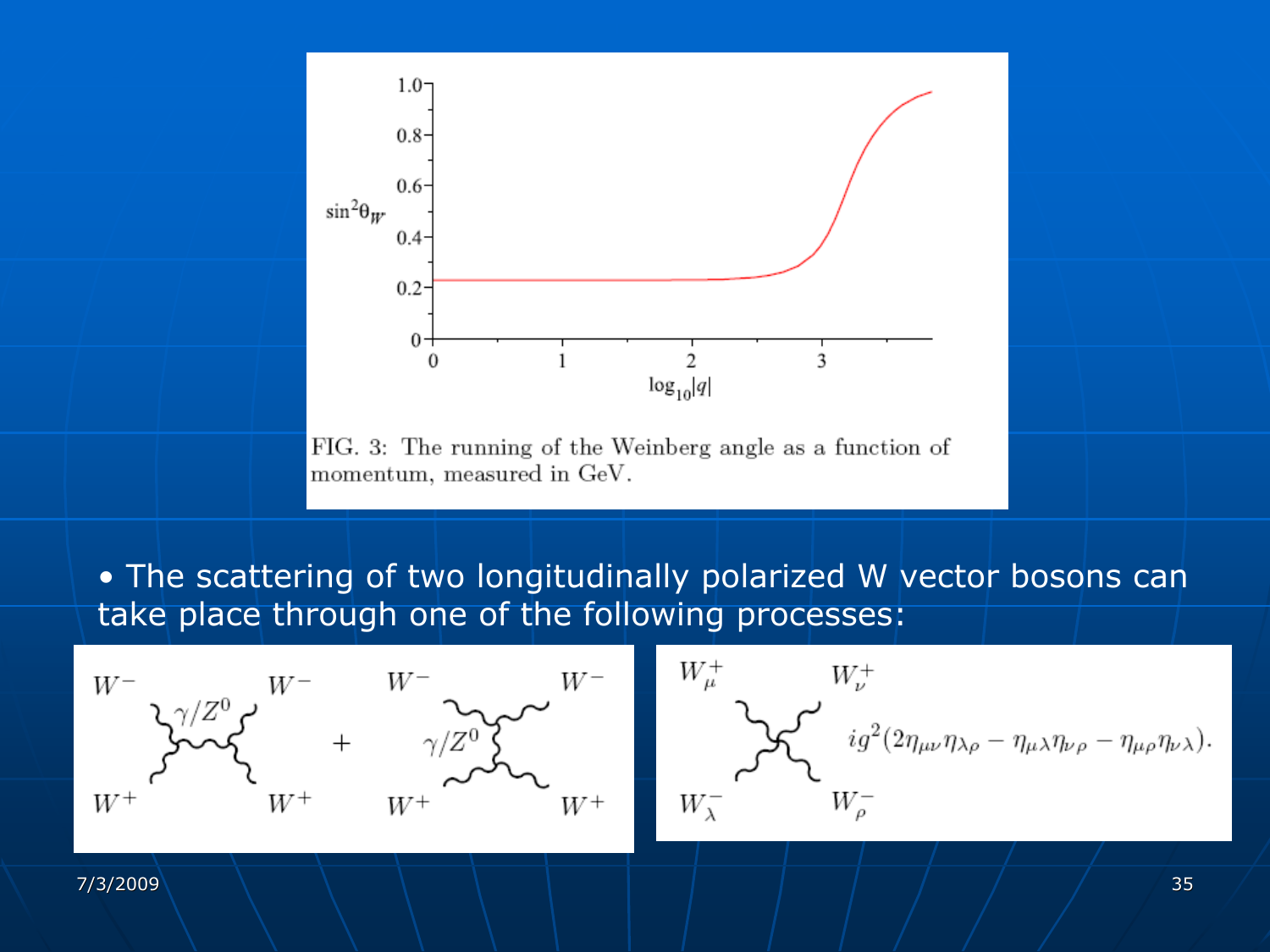## • In the high energy limit, the SM with a Higgs yields the matrix element

$$
\begin{split} &i\mathcal{M}_\text{SM}(W_L^+W_L^-\rightarrow W_L^+W_L^-) = \\ &ig^2\left[\frac{\cos^2\theta+3}{4\cos\theta_w^2(1-\cos\theta)}-\frac{m_H^2}{2m_W^2}+\mathcal{O}(s^{-1})\right]. \end{split}
$$

$$
\begin{array}{c} W^- \\ \searrow \\ \searrow \\ W^+ \end{array} \begin{array}{c} W^- \\ \searrow \\ H^- \end{array}
$$

• In the Higgless model we get

$$
i\mathcal{M}_M = i\mathcal{M}_s + i\mathcal{M}_t + i\mathcal{M}_4
$$
\n
$$
= ig^2 \left[ \frac{(\cos\theta + 1)(4m_W^2 - 3\Pi_{Zf}^T\cos^2\theta_w)}{8m_W^4} s + \mathcal{O}(1) \right].
$$
\n(38)

• In the case of the Higgless FEW theory, no additive cancellation takes place. However, the running of the electroweak coupling constant is such that at high s,  $g(s)$ s  $\sim$  const., which is sufficient to ensure that unitarity is not violated.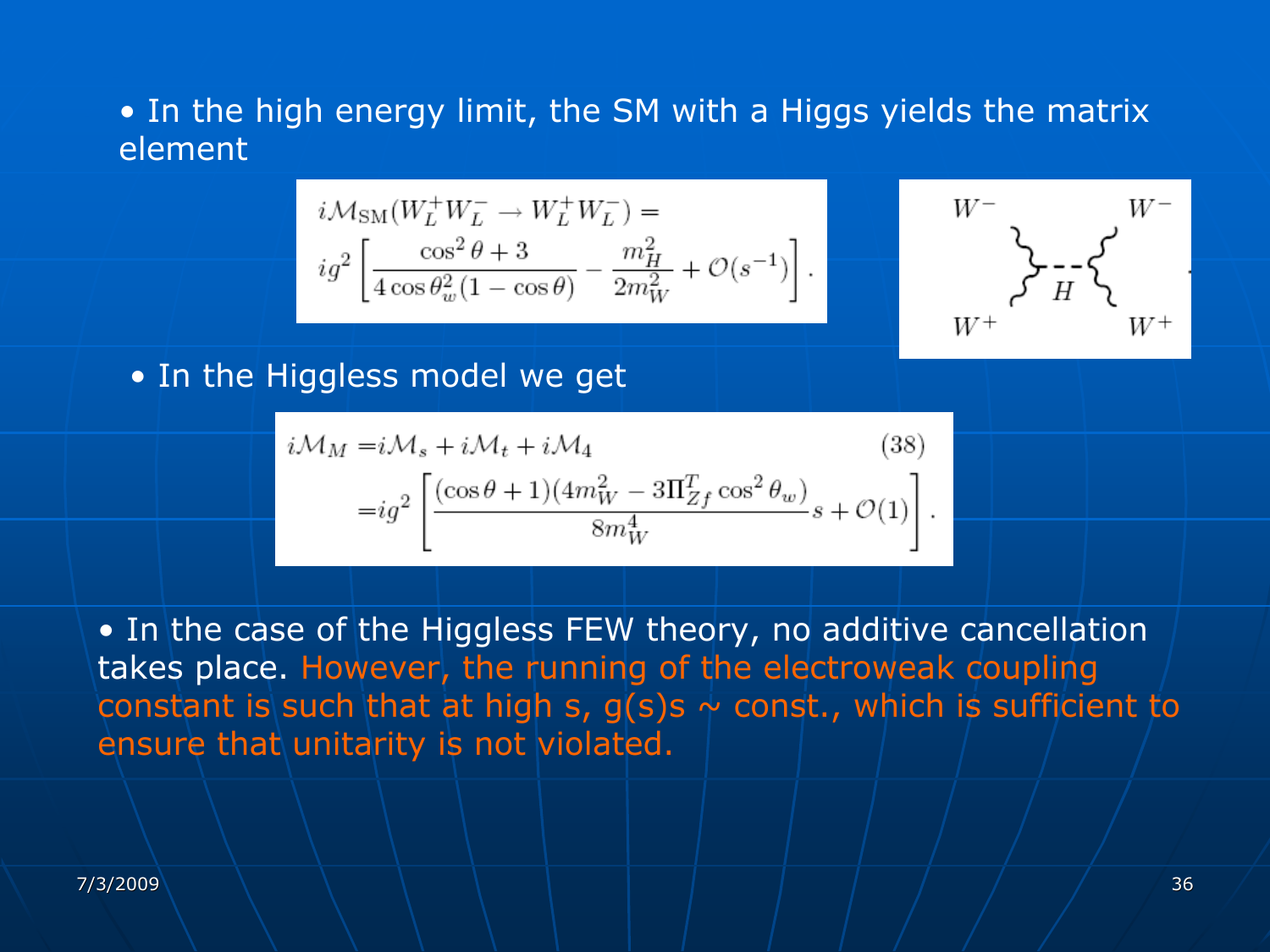

FIG. 4: The tree-level scattering amplitude of longitudinal  $W^{\pm}$  bosons at a scattering angle  $\theta = \pi/2$ . The SM (blue dotted line) predicts an asymptotically constant amplitude at high energy. Without the Higgs particle (red dashed line) the amplitude is divergent. In the FEW theory (black solid line) this divergent amplitude is suppressed by the running of the electroweak coupling constant.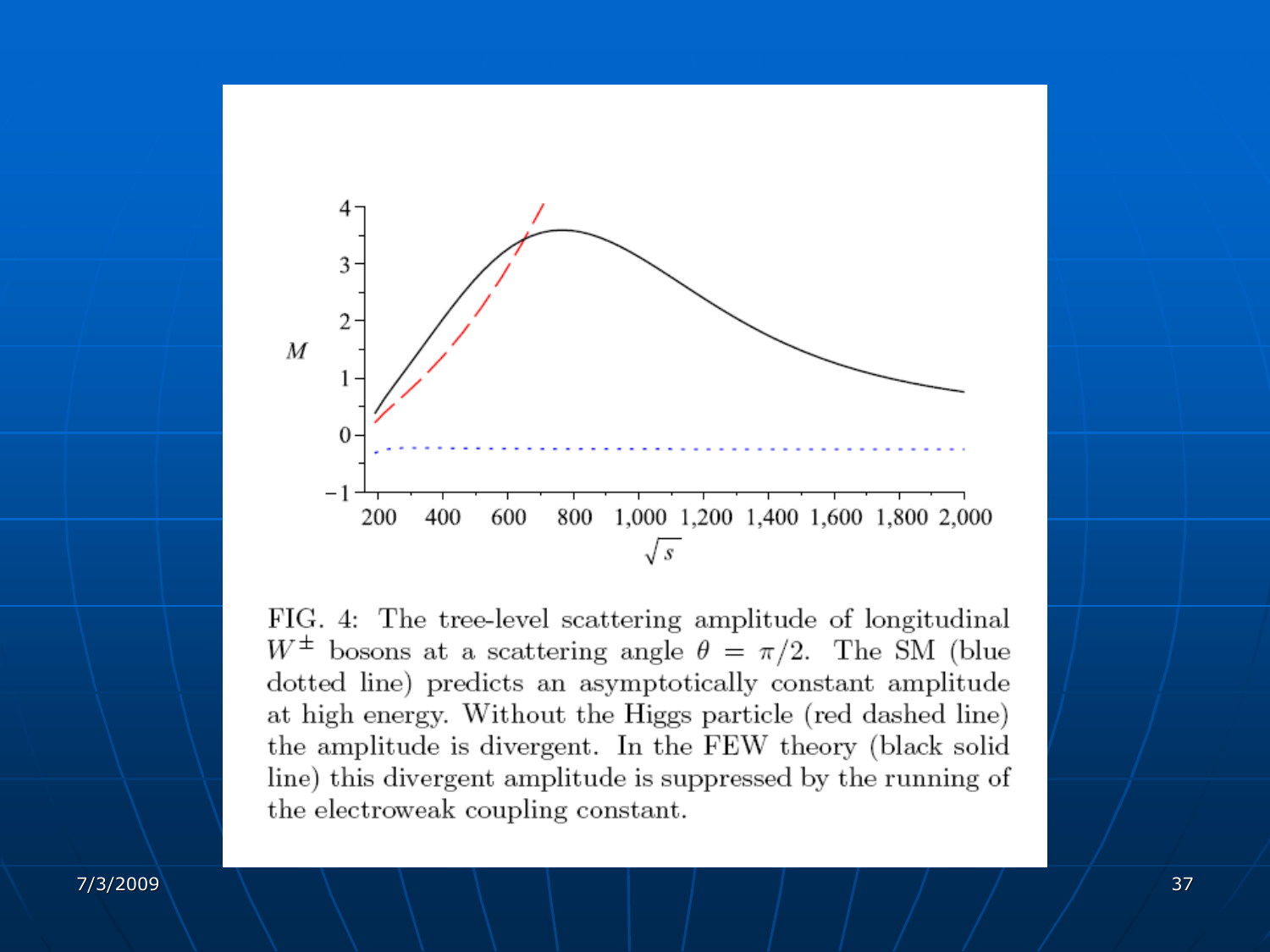## • The production of W+W- pairs from electron-positron collisions can take place via one of the following processes:

 $W^+$ 

• In the high-energy limit, we get in the Higgless model:

$$
i(\mathcal{M}_s + \mathcal{M}_t) = -ig^2 \left[ \frac{m_e}{2m_W^2} \sqrt{s} + \mathcal{O}(1) \right].
$$

## • In the SM with a Higgs:

$$
i\mathcal{M}_H = ig^2 \left[ \frac{m_e}{2m_W^2} \sqrt{s} + \mathcal{O}(1) \right]
$$

$$
i\mathcal{M}_H = ig^2 \left[ \frac{m_e}{2m_W^2} \sqrt{s} + \mathcal{O}(1) \right]^{e^-} \sum_{e^+} e^- \sqrt{s} + \mathcal{O}(\frac{W^-}{W^+})
$$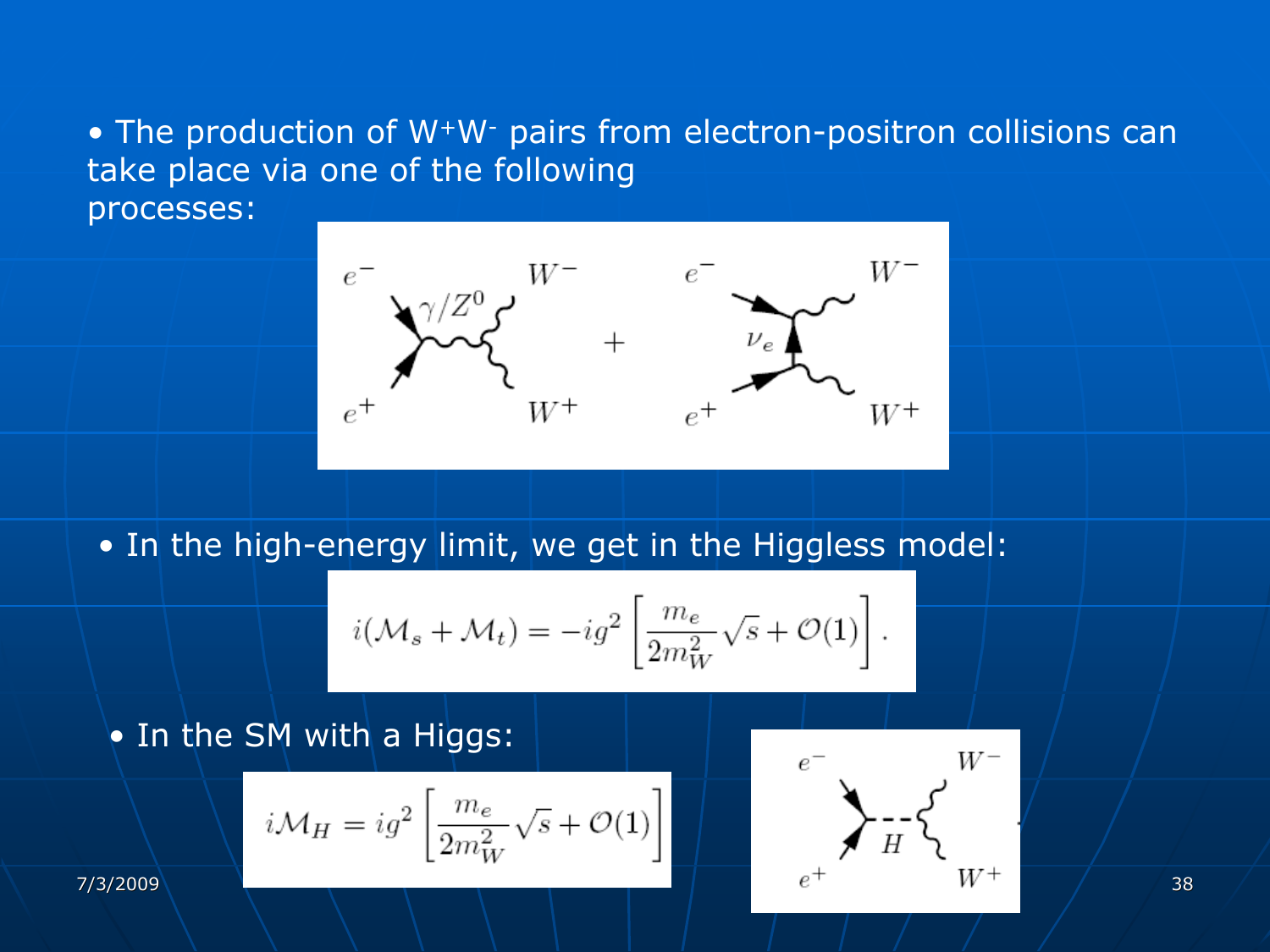

FIG. 5: The scattering amplitude, at a scattering angle of  $\theta = \pi/2$ , of electrons and positrons annihilating into longitudinally polarized  $W^{\pm}$  bosons as a function of the centerof-mass energy  $\sqrt{s}$ , measured in GeV. The SM result (blue dotted line) is indistinguishable from the SM result that was calculated without the Higgs particle (red dashed line), as due to the smallness of  $m_e$ , the divergent term that is proportional to  $m_e\sqrt{s}$  does not begin to dominate until much higher energies. Our Higgless theory, however, predicts a significant suppression of the amplitude even at moderate energies.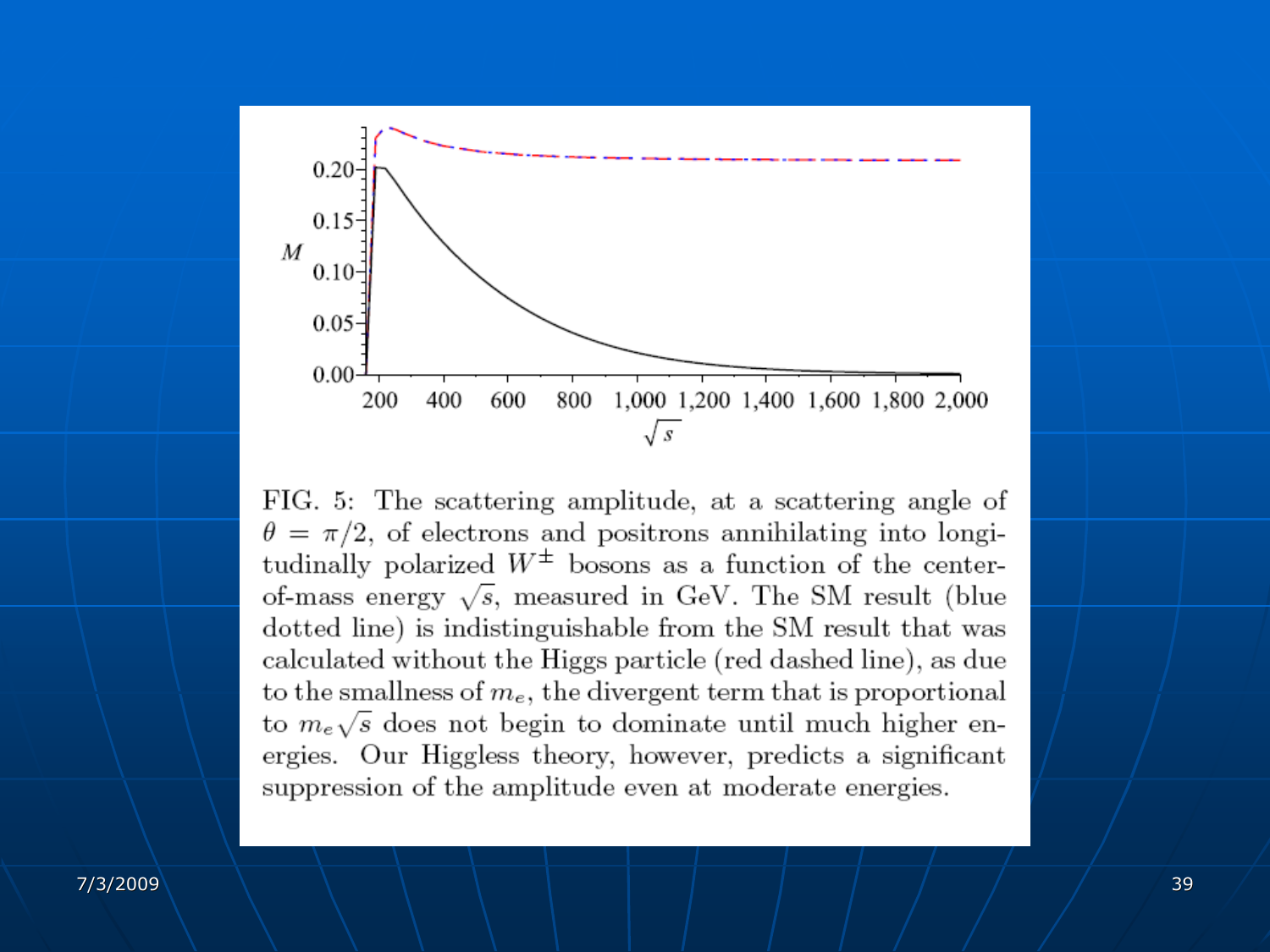

Running sin<sup>2</sup> $\theta$ <sub>7</sub>(Q2) measured at various scales, compared with the predictions of the SM. The low energy points are from atomic parity violation (APV), the polarized Møller asymmetry (PV) and deep inelastic neutrino scattering.  $\mathsf{Q}_{\mathsf{weak}}$  shows the expected sensitivity of a future polarized e- measurement at Jefferson Lab. Courtesy of the Particle Data Group.

7/3/2009 40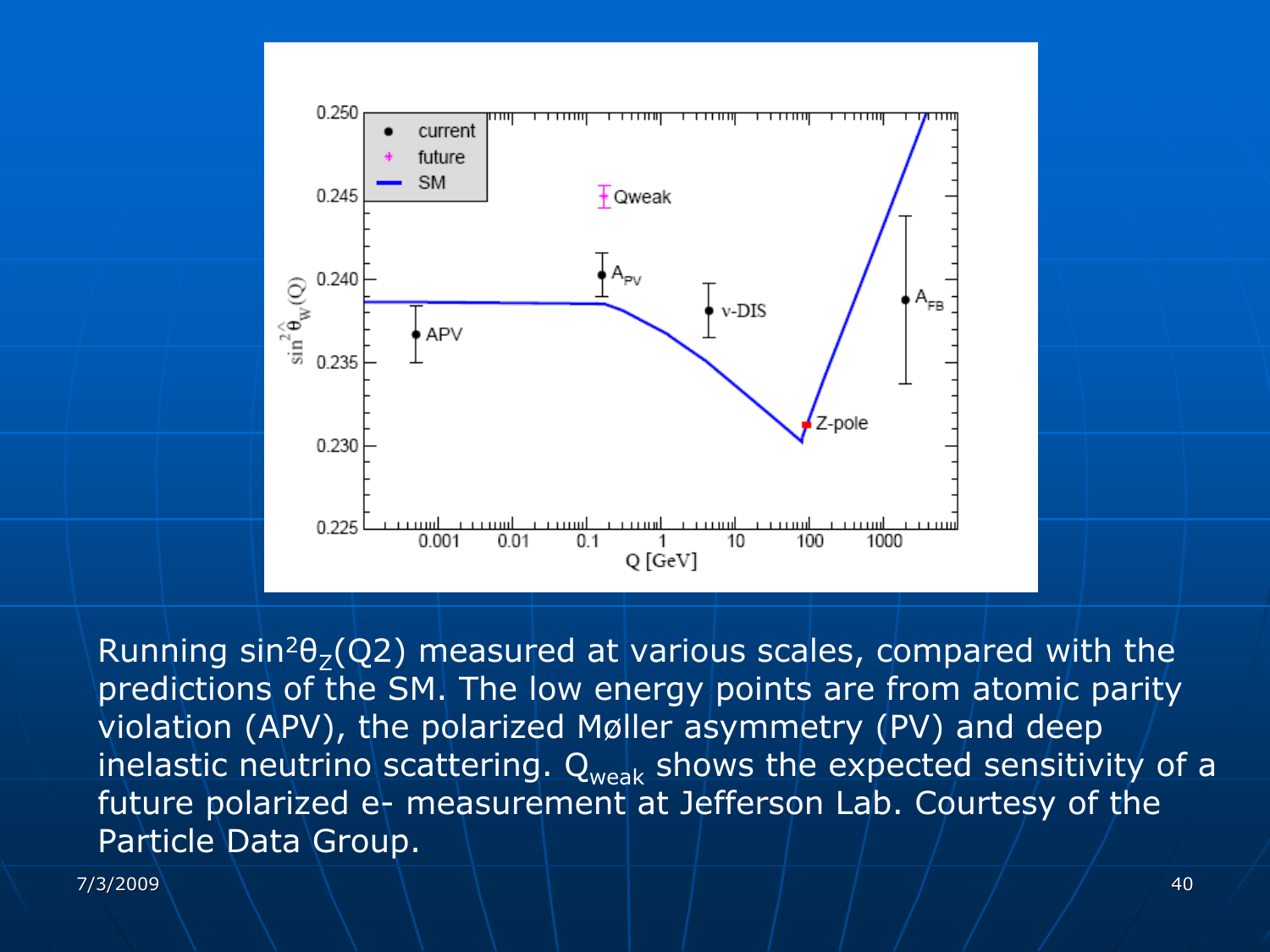

Cross section for  $e$ -e+  $\rightarrow$  W-W+ compared with the SM expectation. Plot courtesy of the LEP Electroweak Working Group,http://www.cern.ch/LEPEWWG/.

7/3/2009 41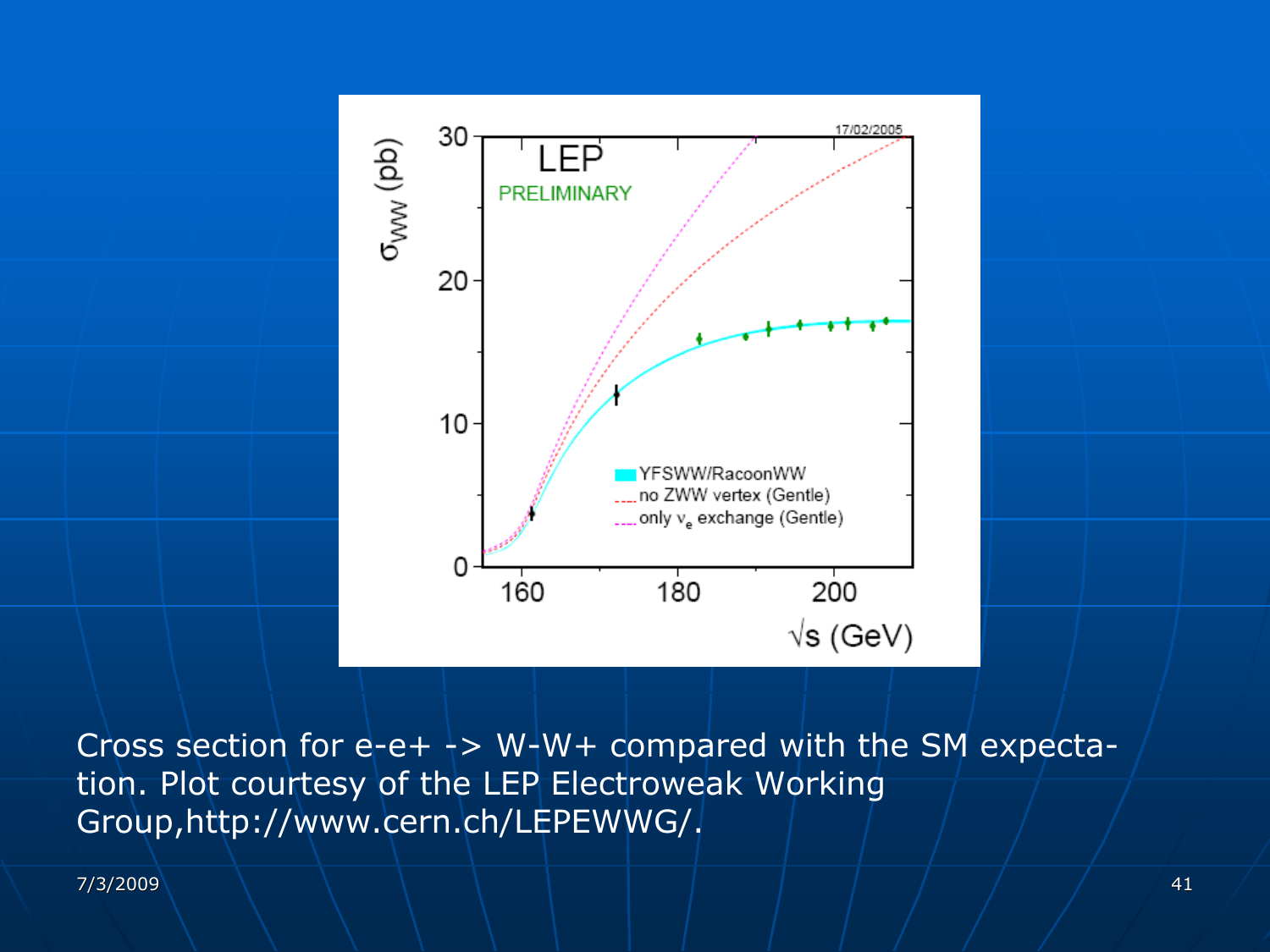# 10. Conclusions

• An electroweak model without a Higgs particle that spontaneously breaks SU<sub>L</sub>(2) X U<sub>Y</sub> (1) has been developed, based on a finite quantum field theory. We begin with a massless and gauge invariant theory that is UV complete, Poincaré invariant and unitary to all orders of perturbation theory. A fundamental energy scale  $\Lambda_w$  enters into the calculations of the finite Feynman loop diagrams. A path integral is formulated that generates all the Feynman diagrams in the theory. The self-energy boson loop graphs with internal fermions comprised of the observed 12 quarks and leptons have an associated measure in the path integral that is spontaneously broken to generate 3 Nambu-Goldstone scalar modes that give the  $W^{\pm}$  and the  $Z^0$  bosons masses, while retaining a zero mass photon.

 $\bullet$  There is no classical Higgs scalar field particle and no new particles are included in the particle spectrum. All particle masses are generated by QFT self-energy diagrams.